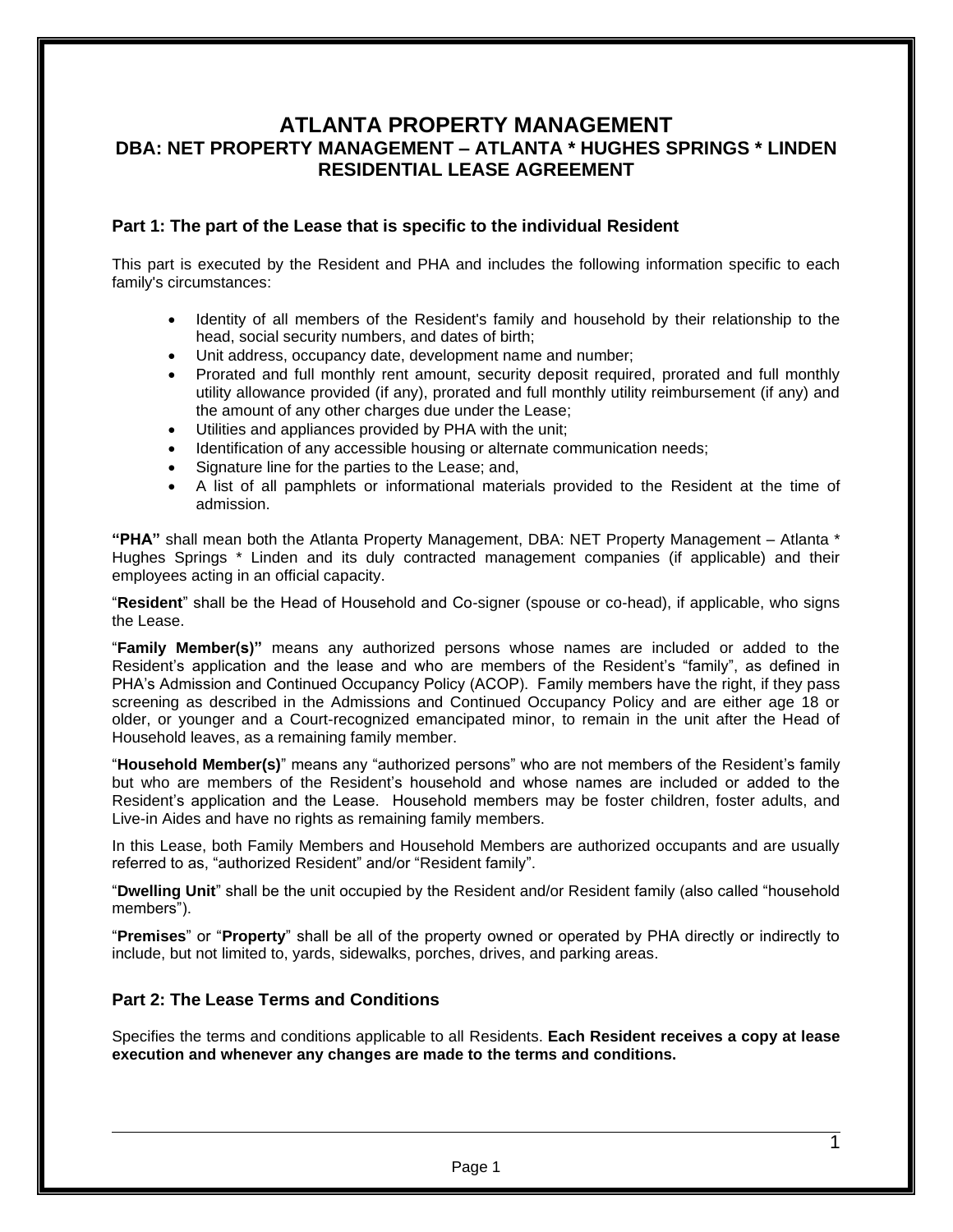# **ATLANTA PROPERTY MANAGEMENT DBA: NET PROPERTY MANAGEMENT**

| <b>Property ID</b>                    |      | <b>Site</b>  |     | <b>Account No.</b> | <b>No. Of Bedrooms</b> |
|---------------------------------------|------|--------------|-----|--------------------|------------------------|
| 1 TX531-001<br>TX135-001<br>TX112-001 | 1 AA | $\bigcap$ AB | JAC |                    | l O                    |

#### **PART 1 of the RESIDENTIAL LEASE**

**1. THIS LEASE AGREEMENT** is executed between the Atlanta Property Management, DBA: NET Property Management, (hereafter referred to as "PHA"), and persons listed in Section 2 below (hereafter referred to as **"Resident")**.

| Date of Lease | <b>Beginning</b> | End | <b>Annual Review Date</b> | <b>Monthly Rent</b> | <b>Security Deposit</b> |
|---------------|------------------|-----|---------------------------|---------------------|-------------------------|
|               |                  |     |                           |                     |                         |

**2. Unit:** PHA, relying upon the representations of the Resident as to the Resident's eligibility, income, deductions from income, preferences, family/household size and housing needs, leases to the Resident a unit in accordance with Part 2 of The Lease Terms and Conditions.

Resident (Head of Household) \_\_\_\_\_\_\_\_\_\_\_\_\_\_\_\_\_\_\_\_\_\_\_\_\_\_\_\_\_\_\_\_\_\_\_\_\_\_\_\_\_\_\_\_\_\_\_\_\_\_\_\_\_\_\_ Spouse/Co-head (if applicable) \_\_\_\_\_\_\_\_\_\_\_\_\_\_\_\_\_\_\_\_\_\_\_\_\_\_\_\_\_\_\_\_\_\_\_\_\_\_\_\_\_\_\_\_\_\_\_\_\_\_\_\_\_

[  $\,$  ] Trinity Crossing, 106 S. Howe, Apt. # \_\_\_\_\_\_\_\_\_ [  $\,$  ] Silver Springs, 1314 E. 1st, Apt #\_\_\_\_\_\_\_\_

[ ] Ashford Place, 420 E. Thomas, Apt. # \_\_\_\_\_\_\_\_ [ ] Pecan Terrace, 218 S. Pecan, Apt. # \_\_\_\_\_\_

[ ] Sunset Terrace, 303 N. Butler, Apt. # \_\_\_\_\_\_\_\_ [ ] Pine Brook, \_\_\_\_\_\_\_\_\_\_ S. Pine

- [ ] Oakwood Terrace, \_\_\_\_\_\_\_\_\_\_\_\_\_\_\_\_\_\_\_\_\_\_\_\_\_\_\_\_\_\_\_\_\_\_\_\_\_\_\_\_\_\_\_\_\_\_\_\_\_\_\_\_\_\_\_\_\_\_\_\_\_
- [ ] Tiger Village, \_\_\_\_\_\_\_ S. Main St., Apt. #\_\_\_\_\_\_ [ ] Rolling Hills, \_\_\_\_\_\_\_ Kipp St., Apt. #\_\_\_\_\_
- **3. Authorized Family and Household Members:** The Resident's household is composed of the authorized family and household members listed below:

| Name | Age & Birth Date | Relationship | Social Security Number |
|------|------------------|--------------|------------------------|
|      |                  | Head         |                        |
|      |                  |              |                        |
|      |                  |              |                        |
|      |                  |              |                        |
|      |                  |              |                        |
|      |                  |              |                        |
|      |                  |              |                        |
|      |                  |              |                        |

- **4. Initial Rent:** Is prorated for a partial month and shall be \$ \_\_\_\_\_\_\_\_\_\_\_\_\_\_\_ for the period beginning and ending at midnight on
- **5. Utility Reimbursement:** If applicable, the Resident shall receive the benefit of \$\_\_\_\_\_\_\_\_ for a partial month's Utility Reimbursement for the period beginning \_\_\_\_\_\_\_\_\_\_\_\_\_\_\_\_\_\_\_\_\_ and ending at midnight on \_\_\_\_\_\_\_\_\_\_\_\_\_\_\_\_\_\_\_\_\_\_\_\_\_\_\_\_\_. Utility reimbursements shall be paid by PHA to the applicable Utility supplier and the Resident.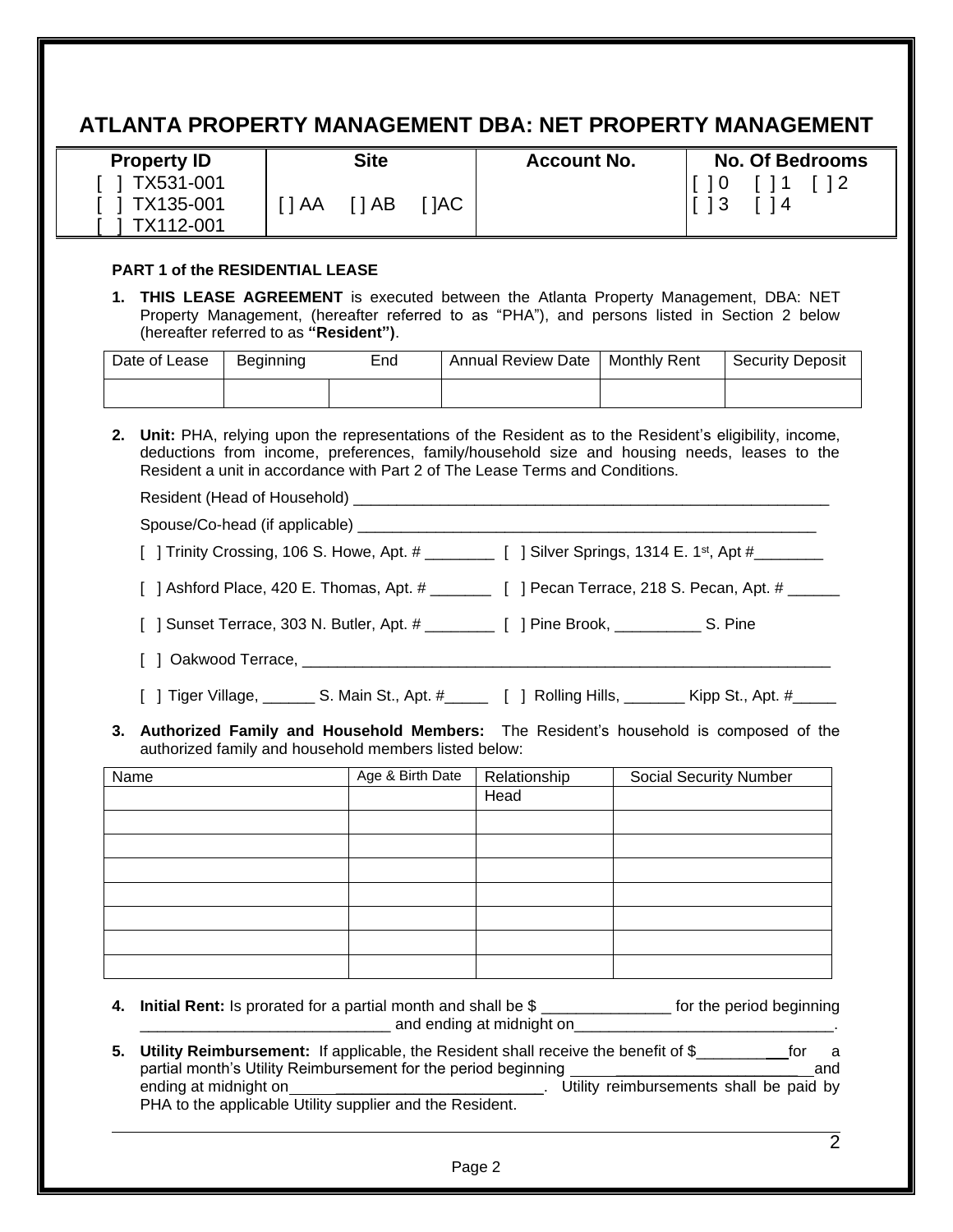- **6. Monthly Rent/ Rent Choice:** After the initial rent established in (4) above, rent in the amount of per month, shall be payable in advance without notice on the first (1<sup>st</sup>) day of each month. The Resident has selected the following monthly rent, as checked and initialed by the Resident:
- **7. Rent Choice:** ❑ Income-Based Rent ❑ Flat Rent

- **8. Rent Payments:** Resident shall pay all rent and other charges at the PHA Office located 106 S. Howe, Atlanta, Texas or by mail to P. O. Box 1183, Atlanta, Texas 75551-1183 or place in Rent Drop Box at each location's office. **Due to the PHA's "No Cash" Policy rents and other charges are to be paid by personal check, money order, cashier's check, or credit/debit cards.**
- **9. Renewal**: Unless terminated as stated in the Lease Terms and Conditions, this Lease shall be automatically renewed for successive terms of one year, as long as Resident is compliant with requirements.
- **10. Adjustments**: The monthly rent stated above will remain in effect unless adjusted in accordance with the Lease Terms and Conditions. All changes, adjustments, credits and interim rents will be recorded herein below, and will be initialed by the Resident and PHA Staff.

| New Rent | <b>Effective Date</b> | Reason | <b>Tenant Initial</b> | <b>PHA Initial</b> |
|----------|-----------------------|--------|-----------------------|--------------------|
|          |                       |        |                       |                    |
|          |                       |        |                       |                    |
|          |                       |        |                       |                    |
|          |                       |        |                       |                    |
|          |                       |        |                       |                    |
|          |                       |        |                       |                    |
|          |                       |        |                       |                    |
|          |                       |        |                       |                    |

**11. Security Deposit: Resident agrees to pay \$\_\_\_\_\_\_\_\_\_\_\_\_\_\_\_**as a security deposit in accordance with the Terms and Conditions of this Lease. Payment of security deposit is due at leasing or by payment of \$ down at leasing and \$ per month for the following months until the balance is paid.

Residents wishing to have satellite service installed will pay a \$100.00 satellite deposit, **in full PRIOR TO INSTALLATION OF SERVICE**, in accordance with the Terms and Conditions of this Lease.

#### **12. Utilities and Appliances:**

- **a) The following utilities are furnished by PHA, as checked below:** [X] Water [X] Sewer Service [X] Garbage
- **b) The following utilities are paid for by the Resident, as checked below:** [X] Electricity [X] Gas
- **c) The following appliances are supplied by the PHA, as checked below:** 
	- [X] Stove [X] Refrigerator [X] Washer & Dryer Connections for all units.
	- [X] Laundry Mats at Trinity Crossing, 106 S. Howe, Sunset Terrace, 303 N. Butler, Silver Springs, 1314 E. 1st, 218 S. Pecan, Oakwood Terrace, 219 Frazior, and Tiger Village, S. Main St.
	- [X] Washer &/or Dryer: Trinity Crossing (1503 & 1504); Ashford Place until they go out.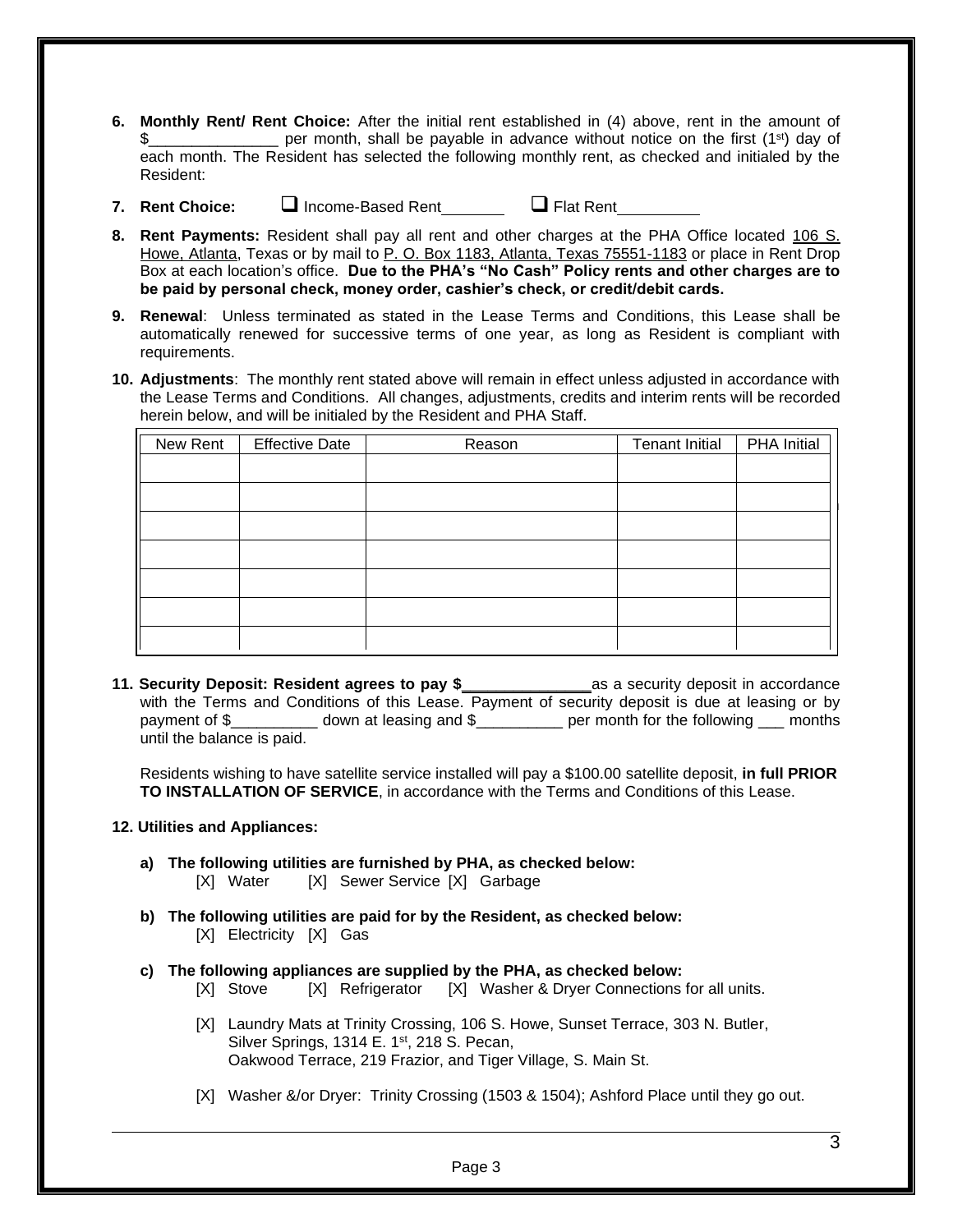- **13. Utilities Allowances for Resident-Paid Utilities:** PHA shall provide Resident, paying income-based rent, with a Utility Allowance, deducted from the Tenant Total Payment in the monthly amount of:
	- [ ] \$ For the following utilities: [X ] Electricity [X ] Natural Gas
	- [ ] Residents who have elected to pay a Flat Rent do not receive a utility allowance. Flat and Ceiling Rent amounts already represent the deduction of a Utility Allowance.

The Resident must keep utilities turned on in the unit, in the Head of Household's name, and to make payments directly to the utility supplier. The Resident must pay the entire utility bill, even if it exceeds the Utility Allowance. The allowance shall be sufficient for a reasonable consumption of utilities by an energy conservative household of modest circumstances consistent with the requirements of a safe, sanitary and healthful living environment.

If the Resident pays for utilities, by his/her signature below, the Resident agrees to sign a third-party notification agreement with the utility company so that PHA will be notified if the Resident fails to pay the utilities.

- **14. Other Resident responsibilities**: Subject to reasonable accommodations, this Lease requires the Resident to assume the following responsibilities:  $\mathcal{L}_\text{max}$  , and the set of the set of the set of the set of the set of the set of the set of the set of the set of the set of the set of the set of the set of the set of the set of the set of the set of the set of the
- **15. Accessible Features:** Resident has represented to PHA and PHA has verified the need for the following accessible feature(s):

| $\Box$ A separate bedroom           | $\Box$ Unit for Hearing-Impaired        | $\Box$ Unit for Vision-Impaired |
|-------------------------------------|-----------------------------------------|---------------------------------|
| $\Box$ A fully accessible apartment | $\Box$ BR Bath on 1 <sup>st</sup> floor |                                 |
| $\Box$ Other                        |                                         |                                 |

**16. Alternate form of communication or accessible format for written notices:** Resident has represented to PHA and PHA has verified the need for the following alternate form of communication or accessible format:

By signature below, the Resident agrees to the Terms and Conditions of this Lease. By the signature, below, the Resident also acknowledges that the Terms and Conditions of this Lease Agreement have been received and thoroughly explained.

Resident hereby certifies that he/she has not committed fraud in connection with any federal housing assistance program, unless such fraud was fully disclosed to PHA before execution of the Lease or before PHA approval for occupancy of the unit by the Resident. Resident further certifies that all information or documentation submitted to the PHA before and during the Lease term is true and complete to the best of my knowledge and belief. If fraudulent information is provided, the Resident understands that the Lease may be terminated or the rent retroactively increased.

| Resident (Authorized Head of Household) | Date |   |
|-----------------------------------------|------|---|
| Co-head of Household (if applicable)    | Date |   |
| <b>Other Adult</b>                      | Date |   |
| PHA Representative                      | Date |   |
|                                         |      | Δ |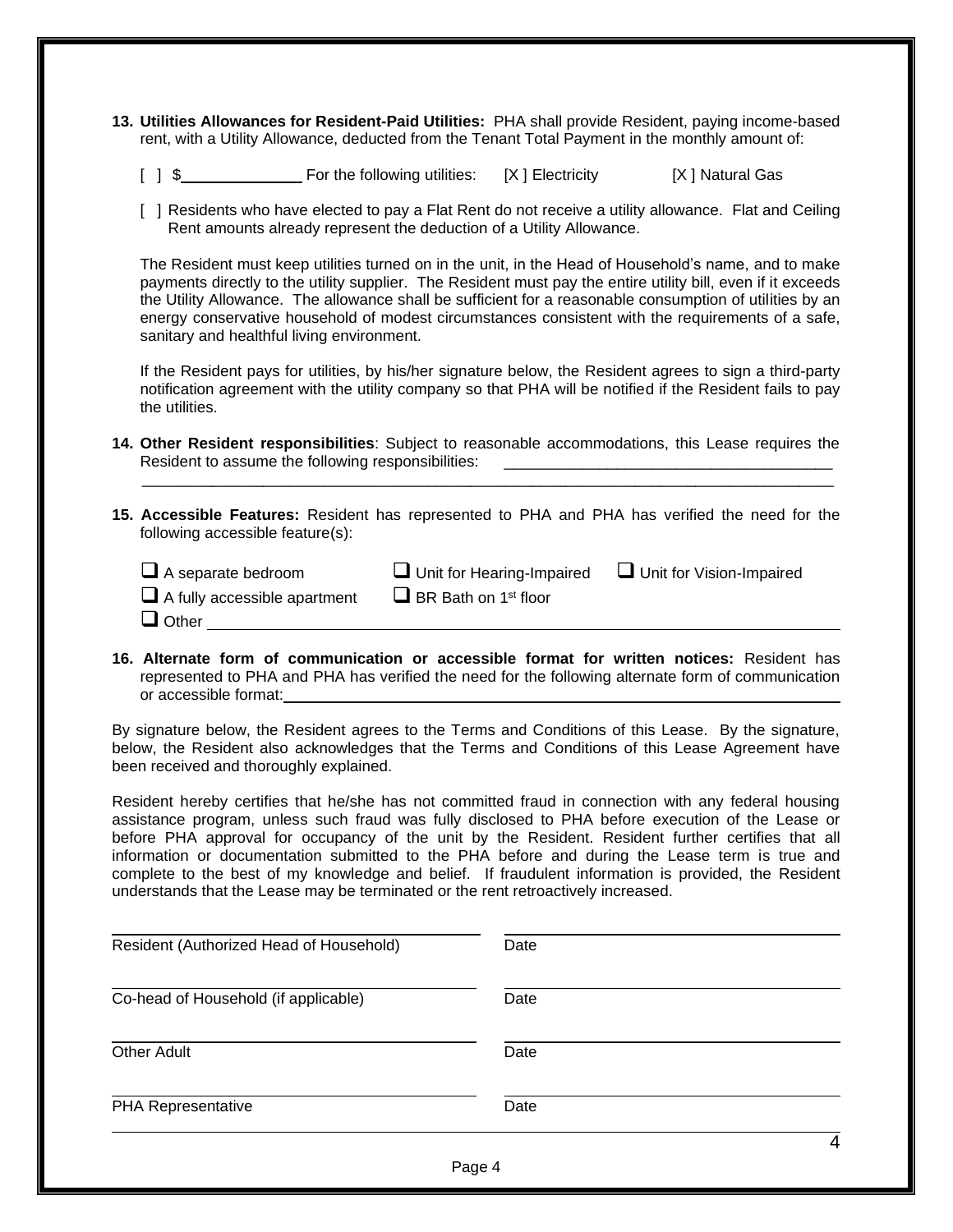## **ATTACHMENTS TO THE LEASE:**

If indicated by an (X) below, PHA has provided the Resident, during application or leasing, with a hard copy or/and access to an online digital copy (www.apmtx.org) of the following attachments and information (Hard copy will be provided at Resident's request):

- Application & Online:<br>[X] Supplement to Application
- 
- [X] Violence Against Women Certification Form  $[X]$  Housing Assistance  $[X]$  EIV What You Should Know  $[X]$  Debts Owed to PHAs
- $[X]$  EIV What You Should Know

Lease: Online:

- [X] Terms and Conditions of the Lease [X] Rent Collection Policy<br>[X] Resident Certification [X] "How Your Rent Is Det
- 
- [X] House Rules & Resident Orientation Info
- 
- [X] Rent Calculation & Choice Certification [X] Smoke Free Policy
- [X] Authorization for Release of Information [X] Community Service Policy
- 
- 
- [X] Lawn Care Agreement [X] Animal Ownership Policy<br>[X] Information on Lead Poisoning [X] Hardship Exemption Infor
- [X] Smoke Detector Safety & Certification [X] Community Room Policy
- 
- [X] Resident's Guide<br>
[X] Move-In Pictures<br>
[X] Move-Out Clear
- [X] Move-In Inspection & Certification [X] Information on Renter's Insurance
- [X] Curfew and Vehicle Registration Form [X] Laundry Facility & Appliance Form
- [X] Third-Party Utility Form [X] Satellite Dish Policy
- [X] Smoke Free Housing
- [X] Supplement to Application [X] Criminal Screening, Drug Activity, Security [X] Violence Against Women Act [X] Lifetime Offender Search Release
	- [X] Lifetime Offender Search Release<br>[X] Housing Assistance Fraud Notice
	-
	-
	-
	-
	- [X] "How Your Rent Is Determined<br>[X] PHA Grievance Procedure
	-
- [X] Indemnity Agreement [X] Housekeeping Policy, Care of Countertops
	-
	-
- [X] Community Service Exemption [X] Schedule of Maintenance Charges [X] Lawn Care Agreement [X] Animal Ownership Policy
	-
	- [X] Hardship Exemption Information
	-
	-
	- [X] Move-Out Cleaning Requirements
	-
	-
	-

 $\begin{bmatrix} 1 & 1 & 0 \end{bmatrix}$  Other:

## **STATEMENT ON RECEIPT OF INFORMATION:**

Resident certifies that a copy of the above information regarding Lead Poisoning has been provided as part of the move-in packet.

\_\_\_\_\_\_\_\_\_\_\_\_\_\_\_\_\_\_\_\_\_\_\_\_\_\_\_\_\_\_\_\_\_\_\_\_\_\_\_\_\_\_\_\_\_\_\_\_\_\_\_\_\_\_\_\_\_\_\_\_\_\_\_\_\_\_\_\_\_\_\_\_\_\_\_\_\_\_\_\_\_\_\_\_ \_\_\_\_\_\_\_\_\_\_\_\_\_\_\_\_\_\_\_\_\_\_\_\_\_\_\_\_\_\_\_\_\_\_\_\_\_\_\_\_\_\_\_\_\_\_\_\_\_\_\_\_\_\_\_\_\_\_\_\_\_\_\_\_\_\_\_\_\_\_\_\_\_\_\_\_\_\_\_\_\_\_\_\_

Resident certifies that the above information/attachments has been provided and thoroughly explained and the Resident understands.

| Resident                                                                 | Date |  |
|--------------------------------------------------------------------------|------|--|
| Co-head of Household (if applicable)                                     | Date |  |
| Other Adult (if applicable)                                              | Date |  |
| PHA Representative<br>For discrimination complaints, call 1-800-669-9777 | Date |  |

5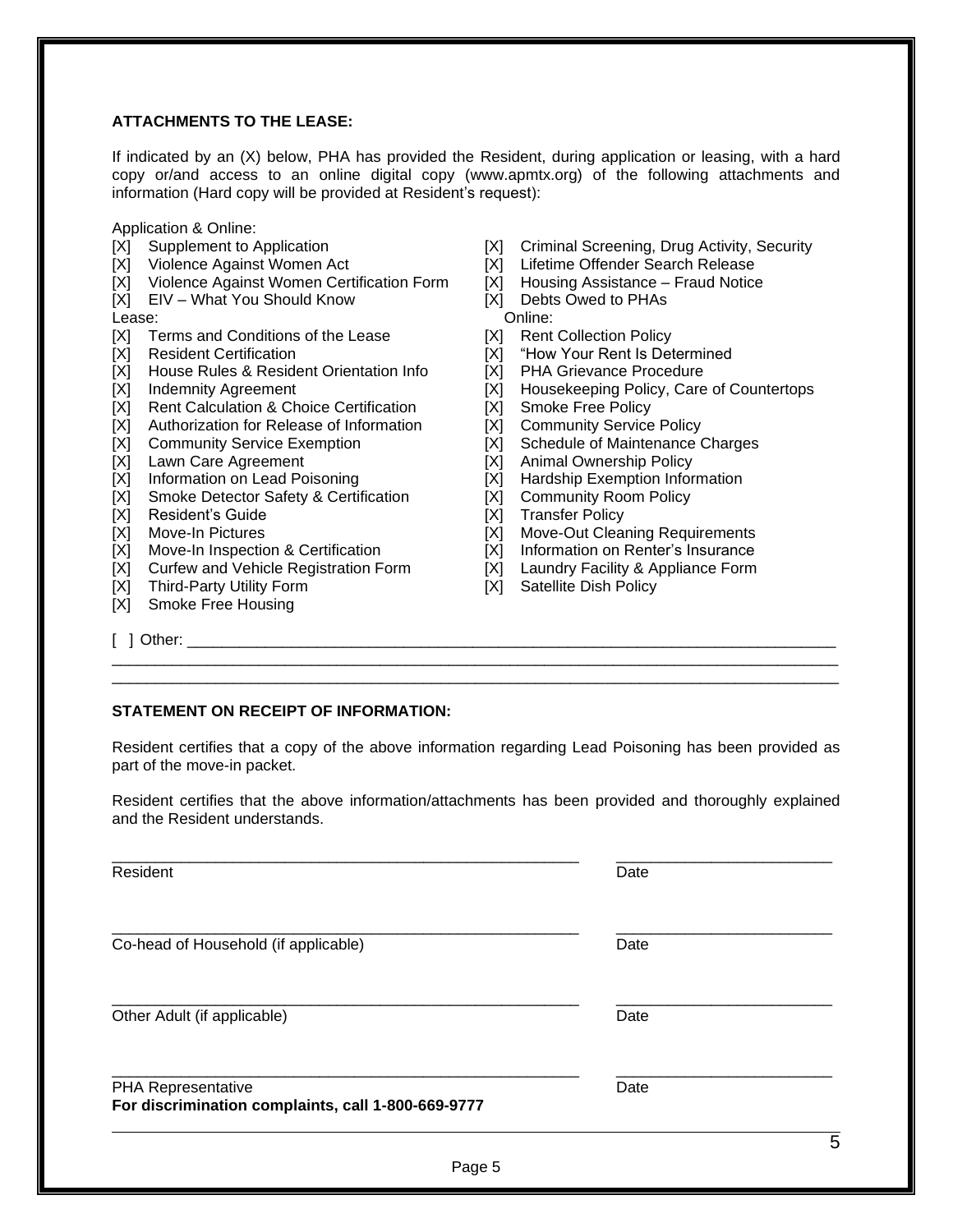## **ATLANTA PROPERTY MANAGEMENT, DBA: NET PROPERTY MANAGEMENT**

## **LEASE PART 2: Terms and Conditions**

**THIS LEASE AGREEMENT** (called the "Lease") is between the Atlanta Property Management, DBA: NET Property Management, (called "PHA") and the Resident named in the Lease Contract (called "Resident").

PHA, relying upon data provided by the Resident about income, family composition, and housing needs, leases to the Resident, the property (and any steps, porch, lawn or yard immediately surrounding the unit all of which are hereinafter collectively called the "premises" or "dwelling unit") described in Part 1, Section 2 of the Lease, to be executed by the Resident and PHA, subject to the Terms and Conditions contained in this Lease. The premises leased are for the exclusive use and occupancy of the Resident and his/her household consisting of the named individuals in Part 1, Section 3 of the Lease, who will reside in the dwelling unit.

#### **1. Lease Term, Amount of Rent**

- a. The initial term of this Lease is twelve (12) months, unless otherwise modified or terminated in accordance with Section 17. The Lease shall automatically be renewed for successive terms of one year, if Resident is in compliance with requirements.
- b. At admission and each annual recertification the Resident will be given a choice between paying an income-based rent or flat rent. The formula for income-based rent is established in Federal Regulations. Unless revised in the regulations, a Resident pays the greater of 30 percent of adjusted monthly income or 10 percent of monthly income, but never less than the PHA minimum rent of \$50.00. Flat Rent and Ceiling Rent are a market-based rent that reflects the age, size, location, condition and amenities of each of PHA's developments.
- c. Families that include at least one member who is either a U.S. citizen or an eligible immigrant and other members who are neither U.S. citizens nor eligible immigrants are called "Mixed Families". As required by Federal law, these families will pay a higher pro-rated rent based on the percentage of members who are eligible for housing assistance.
- d. In developments with Resident-paid utilities, only Residents who pay an income-based rent will receive a Utility Allowance off Total Tenant Payment. Flat and Ceiling Rent amounts already represent the deduction of a Utility Allowance.
- e. The rent amount is stated in Part 1, Section 6 and recorded in Section 10 of the Lease. Rent shall remain in effect unless adjusted by PHA in accordance with this Lease. The amount of the rent shall be determined by PHA in compliance with the HUD regulations.
- f. Rent and other charges are due and payable in advance, without notice, on the first  $(1^{st})$  day of each month in accordance with the Rent Collection Policy, incorporated herein by reference. If rent and other charges is not paid by 4:00 p.m. on the  $5<sup>th</sup>$ , the rent is considered late. If rent and other charges has still not been paid in full by 4:00 p.m. on the  $10<sup>th</sup>$  day of the month, a late charge of \$50.00 will be assessed to the Resident.
- **g. If Resident is late in payment of rent and other charges three (3) times within any twelve (12) month period, a fourth (4th) such late payment within that twelve (12) month period shall be considered repeated late payment and shall be a serious lease violation and grounds for lease termination.**

## **2. Notice of Rent Adjustment**

- a. When PHA increases the amount of the rent, PHA shall provide written notice to the Resident no less than 30 days prior to the effective date of the increase.
- b. If rent decreases, PHA will reduce the rent on the first of the month after the circumstances leading to the decrease are reported by the Resident, but not until the circumstances are verified.
- c. Resident will accept a **"Notice of Rent Adjustment"** as an amendment to this Lease.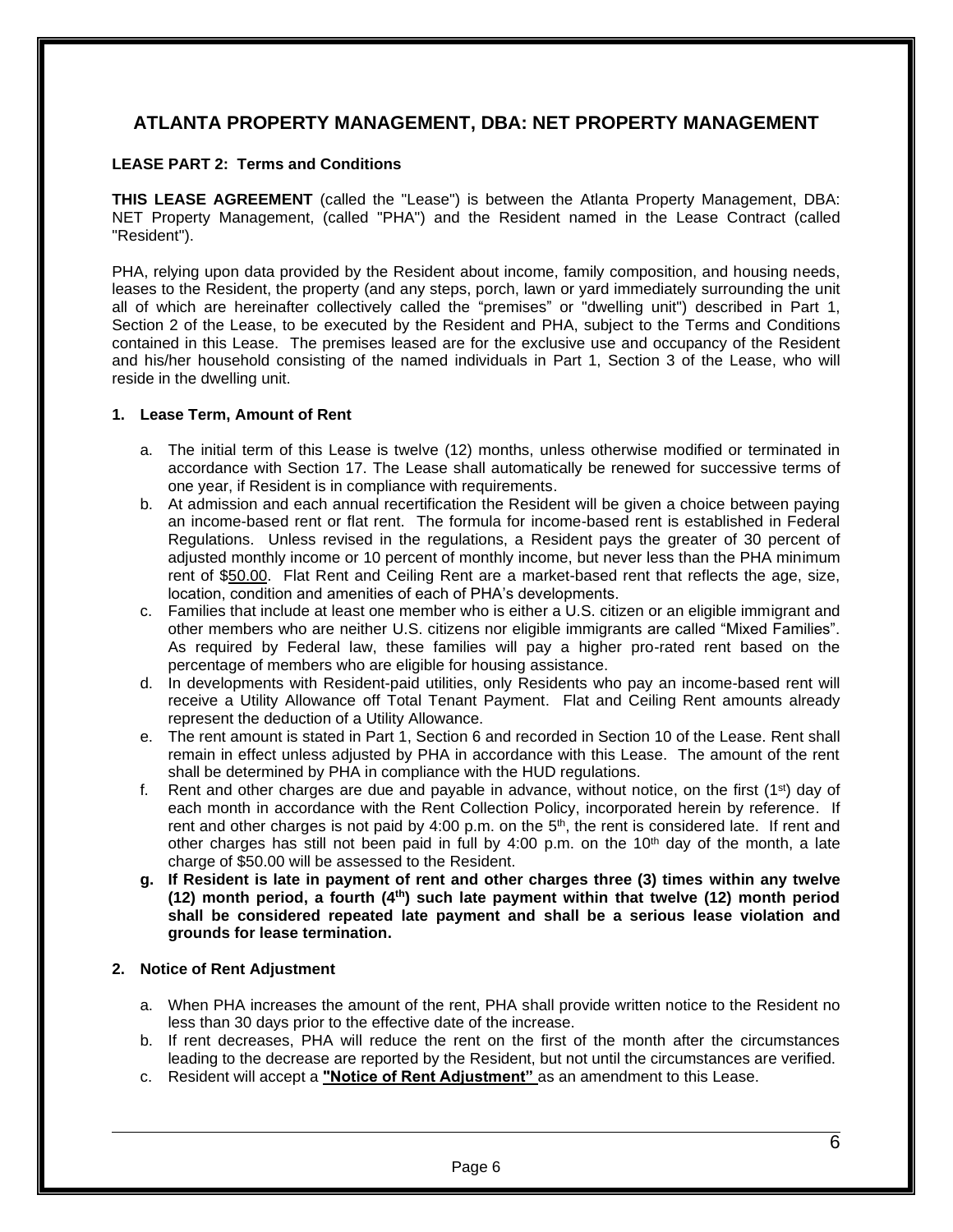## **3. Payment Location**

Resident shall pay all rent and other charges at the PHA Office located 101 E. Pinecrest, Atlanta, Texas or by mail to P. O. Box 1183, Atlanta, Texas 75551-1183 or place in Rent Drop Box located at each office. **Due to the PHA's "No Cash" Policy rents and other charges are to be paid by personal check, money order, cashier's check, or credit/debit cards.** 

#### **4. Security Deposit & Fees**

- a. The Resident agrees to pay, at the time of leasing, a security deposit. For Elderly Families the amount of the security deposit shall be \$300.00 due at leasing or by payment of \$100.00 down and \$50.00 per month for 4 months. For Non-Elderly Families the amount of the security deposit shall be \$500.00 due at leasing or by payment of \$200.00 down and \$50.00 per month for 6 months.
- b. If Resident wishes to have an animal, Resident agrees to pay a **non-refundable animal ownership fee** of \$300.00 upon submitting request and receiving permission to have an animal in the unit. The amounts and purposes of the fee are described in the Animal Ownership Policy, incorporated herein by reference. This fee is not transferable between animals.
- c. Residents wishing to have satellite service installed will pay a \$100.00 dish deposit, **in full PRIOR TO INSTALLATION OF SERVICE**, in accordance with the Satellite Dish Policy, incorporated herein by reference.
- d. If Resident is transferred to another unit, Resident will not be required to pay an additional or increased security deposit or animal ownership fee.
- e. PHA will use the Security Deposit at the termination of this Lease:
	- 1) To pay the cost of any rent or charges that are due; and,
	- 2) To reimburse PHA for the cost of repairing any damages caused by the Resident, Resident family, Resident's animals(s)**,** or guests, beyond reasonable wear and tear.
	- 3) To pay the cost of priming and painting premise, replacing equipment, addition cleaning in which Resident, Guest, Visitors have smoked.
- f. Resident must give the PHA thirty (30) days' written notice of intent to vacate or the PHA will charge the Resident a penalty of thirty (30) days rent from the date the PHA first learns the dwelling is vacant.
- g. **SECURITY DEPOSIT WILL NOT BE REFUNDED IF PROPER NOTICE IS NOT GIVEN IN ACCORDANCE WITH SECTION 17 BELOW.**
- h. No later than the 30<sup>th</sup> day after Resident yields possession of the dwelling unit (turns in keys) to the office, PHA will mail to Resident, at the address Resident provides to PHA in a written statement for the purpose of refunding security deposit, either:
	- 1) Resident's security deposit; or
	- 2) An itemized list of deductions from Resident's security deposit and/or the partial security deposit remaining, if any, after aforementioned deductions are applied.
- i. Resident must give PHA a written statement of Resident's forwarding address for the purpose of refunding the security deposit and/or written description of damages and charges. If Resident does not comply the PHA shall mail the Resident's security deposit and/or written description of damages and charges to the last known address. PHA will not be responsible if Resident does not receive correspondence.

#### **5. Annual and Interim Re-examination of Rent, Dwelling Size and Eligibility**

#### **a. Annual Re-examinations: The components of the mandatory annual re-examination are as follows:**

1) The status of each family shall be re-examined at least once each year to determine whether or not any changes have occurred in Resident's family circumstances, which would affect rent, eligibility and appropriateness of dwelling unit size. Families that claim zero income may be re-examined every 30 days.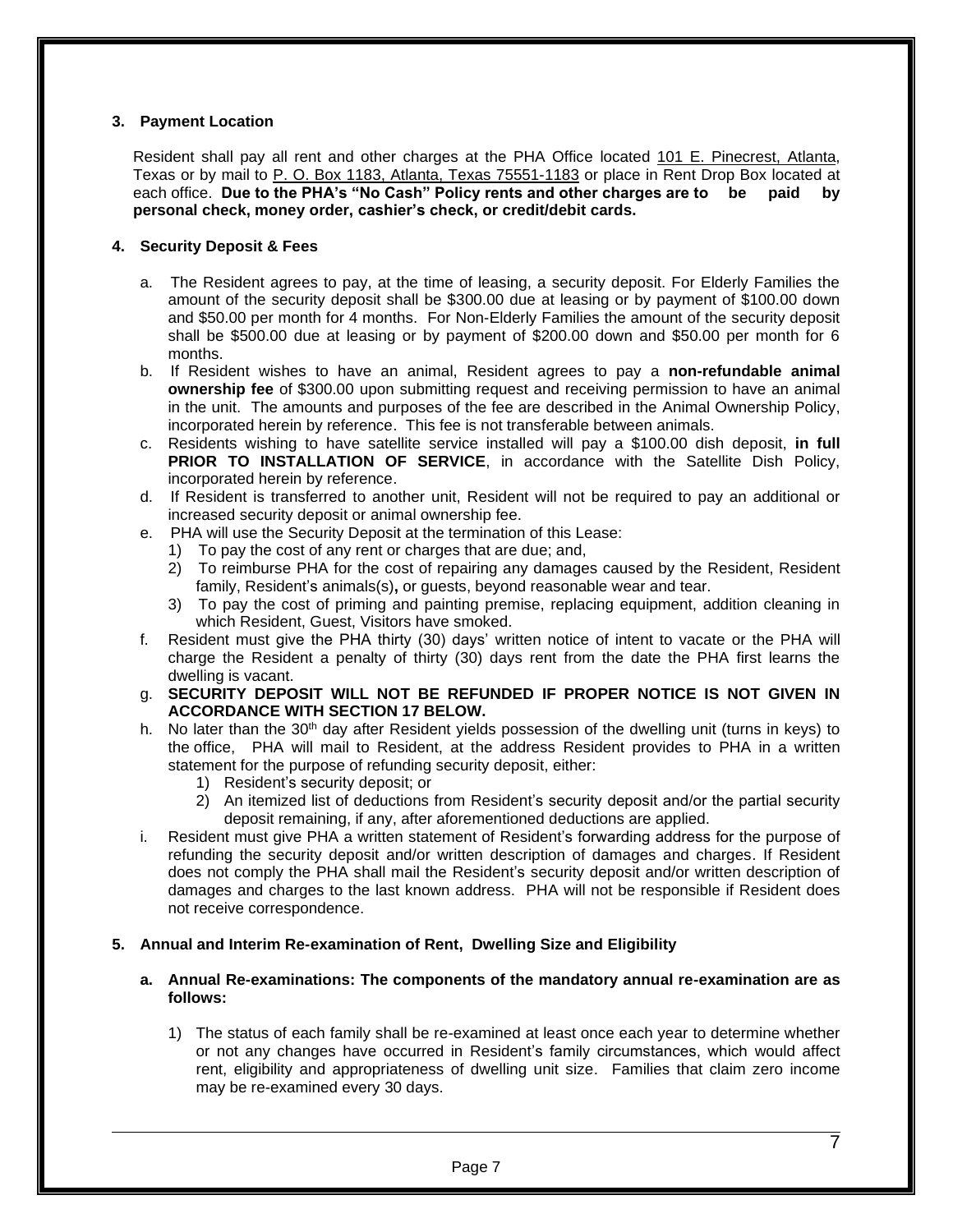- 2) The Resident must supply PHA with accurate written information about family composition, citizenship and/or immigration status and age of family members, amount and source of income of all Resident family members, assets and related information necessary to determine eligibility for continued occupancy, annual income, adjusted income, rent, any criminal activity by household members and appropriateness of dwelling size.
- 3) All adult members of the household must be present during the re-examination meeting to sign releases for required documentation.
- 4) The Resident agrees to comply with reasonable PHA requests for verification by signing releases or authorizations for third-party sources, presenting documents for review or providing other suitable forms of verification. This information will be used by PHA to decide whether the amount of the rent should be changed, and whether the dwelling size is still appropriate for the Resident's needs.
- 5) PHA will review family's compliance with the Community Service/Self Sufficiency Policy, incorporated herein by reference.
- 6) During the annual re-examination, Residents will be given the choice between paying:
	- a. Rent based on income; or
	- b. Flat Rent based on the value of the dwelling unit.
- 7) PHA shall notify each family in writing of the dollar amount of these two rent amounts.
- 8) To comply with Annual Re-examination requirements, PHA shall give the Resident reasonable notice of what action(s) the Resident must take, and the date by which any such action must be taken, for compliance under this section.
- 9) In accordance with Federal and state law, PHA will process any applicable earned income disallowance for a qualifying family that has experienced an increase in their earned income.
- **10) Failure to supply requested information, comply with annual reexamination requirements and/or to misrepresent income or qualification for deductions is a serious lease violation and grounds for lease termination.**

#### **b. Interim Re-examinations: The components of interim re-examinations are as follows:**

- 1) Between annual re-examinations, all changes in household income must be reported within ten (10) calendar days of the occurrence. **Certain changes in composition require advance approval by PHA. Residents must report the following changes of household composition to the PHA within ten (10) calendar days of the occurrence**:
	- a. Birth or adoption of children and Court-awarded custody of children.
	- b. Other additions to the household require written approval by PHA **before** the changes of household composition are made. See Section 12 of this lease for details.
	- **c. Failure to obtain advance permission to allow other persons to move into the dwelling unit is a serious lease violation and grounds for lease termination.**
- 2) In accordance with Federal and state law, PHA will process any applicable earned income disallowance for a qualifying family that has experienced an increase in their earned income. Residents must report timely in accordance with Section 6(d) (1), in order to ensure full benefit of income disallowance.
- 3) PHA will process an interim reduction in rent if the Resident has a decrease in income or change in household composition or circumstances that will last 30 days or longer.
- 4) Between annual re-examinations the Resident may be switched from a flat rent to an incomebased rent upon a showing of financial hardship.
- 5) PHA will grant a hardship exemption to a qualifying Resident who is paying the minimum rent or the flat rent.
- 6) The Resident paying flat rent or minimum rent must request the hardship exemption.
- 7) The following circumstances would constitute a hardship for Minimum or Flat rent payers:
	- a. Resident experiences a loss income that will last more than 30 days;
		- b. The family has lost eligibility for or is awaiting an eligibility determination from a Federal, State or local assistance program;
		- c. A person with income leaves the Resident family;
		- d. There is a death in the Resident family;
		- e. Resident would be evicted for being unable to pay the Flat Rent or the Minimum Rent.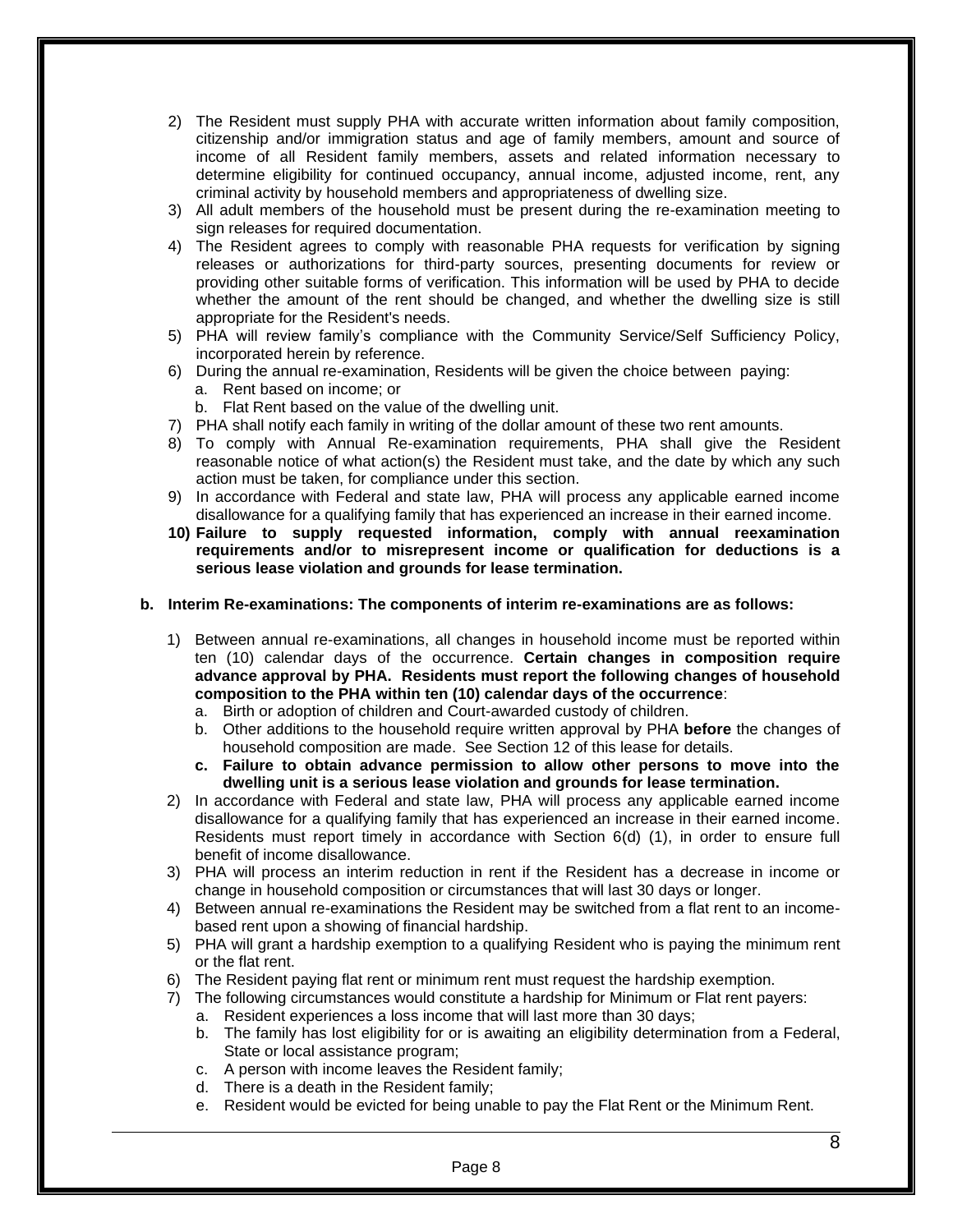- 8) Minimum rent payers will be granted an automatic 90 day exemption period. PHA will verify the Resident's hardship claim and, if the Resident does not qualify for a hardship exemption, PHA will reinstate the Minimum Rent, retroactive to the date the exemption was granted. PHA will enter into a Repayment Agreement for any rent not paid during the 90 day period. When the hardship is verified, the Resident's rent will be based on the greater of 30 percent of adjusted monthly income or 10 percent of monthly income.
- 9) Flat rent payers who qualify for the hardship exemption will be required to provide necessary documentation of income and deductions so that PHA can compute an accurate incomebased rent.
- 10) If a Resident (other than a Flat or Minimum Rent payer) is granted a reduction in rent between annual re-examinations, the Resident is then subject to an Interim increase in rent if Resident's income increases.
- 11) PHA will process an interim increase in rent if the Resident receives PHA's permission to add an adult member with income to the lease;
- 12) PHA will process an interim increase in rent if the Resident's earned or unearned income increases.
- 13) PHA will process an interim increase in rent if the PHA discovers that the Resident has been misrepresenting the facts upon which his or her rent is based. Failure to report accurate information is also grounds for Lease Termination in accordance with Section 17 of this Lease.
- 14) PHA will process an interim increase in rent if PHA verifies that a Resident claiming zero income has either monetary or non-monetary income.

#### **d. PHA will not reduce any portion of rent if the public assistance benefits of a covered family are reduced when the welfare department verifies:**

- 1) **Any failure of any member of the family** to comply with conditions under the assistance program requiring participation in an economic self-sufficiency program or imposing a work activities requirement, or
- 2) Welfare fraud.
- 3) In either of the cases under this section, the Resident's monthly contribution toward rent may not be decreased during the period of reduction, as a result of the benefits reduction.
- 4) If the Resident challenges the welfare program grant reduction, the requirements of Section 6 (a) (8) shall not take effect until the results of the challenge are known.
- e. Any and all changes in family income and composition (for example, size) that would cause a change in rent must be reported by Resident to PHA within ten (10) days of such change(s).
- f. Effective Dates of Rent Changes: No change will be made in rent until PHA has received adequate verification to justify the change.

#### Timely Reporting (Within 10 calendar days of the occurrence)

- 1) Decreases 1st day of the month after the decrease in income is first reported to the PHA and verified by third party.
- 2) Increases  $1<sup>st</sup>$  day of the second month following the increase in income.

#### Late Reporting (After 10 calendar days of the occurrence)

- 1) Decreases The Resident is not entitled to a rent credit for any prior monthly rent before the decrease in income is reported to the PHA. Any applicable earned income disallowance period will occur, whether reported in a timely manner or not.
- 2) Increases The Resident will receive a retroactive charge for an increase in income that would have resulted in a rent increase and was not reported timely, retroactive to the month after the change should have been reported. Retroactive rent charges will be applied only if it is found that the Resident has misrepresented the facts on which the rent is based so that the rent the Resident is paying is less than the rent the Resident should have been charged; or is late in reporting in accordance with Section 6(d) of this Lease. The increase in rent shall be applied retroactively to the first of the month following the month in which the misrepresentation or failure to report occurred.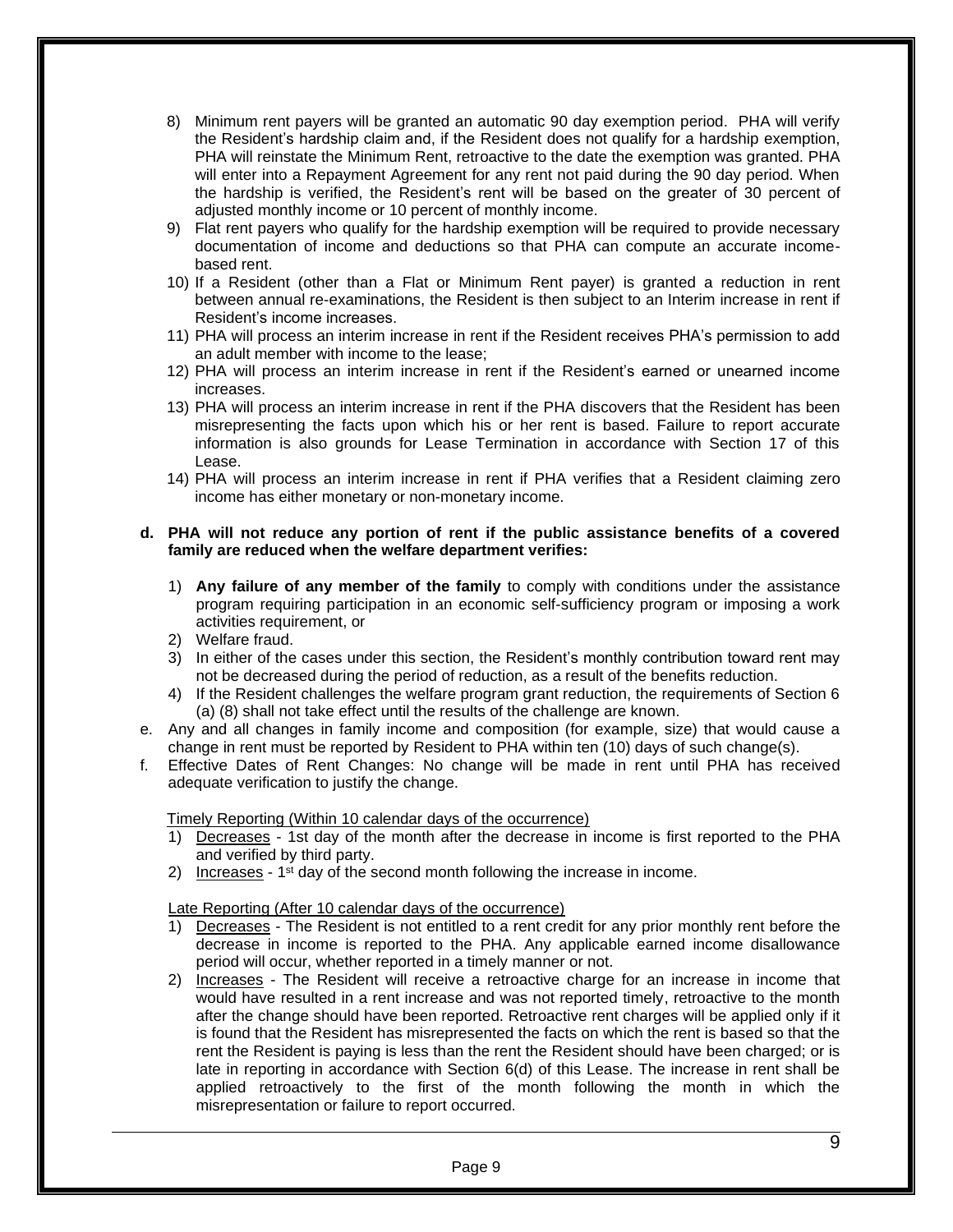- f. Notice of Rent Adjustments and Grievance Rights:
	- 1) The Resident will be notified in writing of any rent adjustment due to annual or interim reexaminations. All notices will state the effective date of the rent adjustment. The Resident may ask for an explanation stating the specific grounds of the PHA's determination concerning rent, dwelling size or eligibility, and if the Resident does not agree with the determination, the Resident shall have the right to request a hearing under the PHA Grievance Procedures.
	- 2) PHA shall not begin eviction proceedings, or refuse to renew a lease, based upon the income of the Resident family unless:
		- a) PHA has identified for possible rental by the family, other decent, safe and sanitary housing of suitable size available at a rent not exceeding the family's gross rent, or
		- b) PHA is required to do so by law.

#### **6. Charges in Addition to Rent**

- a. In addition to rent, the Resident is responsible for the payment of other charges for maintenance, repairs and services, beyond normal wear and tear, caused by Resident, household members and/or guests, as reflected in the current Schedule of Other Charges posted in the PHA Office and incorporated herein by reference. **"Normal wear and tear"** means deterioration that results from the intended use of a dwelling including breakage or malfunction due to age and deteriorated condition; but, the term does not include deterioration that results from negligence, accident or abuse of the premises, equipment by the Resident, member of Resident's household or guest(s). The Notice of Charge shall advise the Resident that he/she has the right to an explanation of the charge and that disputes concerning charges may be resolved through the Grievance Procedures.
- b. PHA shall not be responsible for the repair of Resident owned appliances or any damages to Resident's possessions or property. The Resident acknowledges that he/she should consider obtaining renter's insurance to cover personal property.
- c. Resident agrees to request all repairs and services through the office during regular office hours, except in emergency.
- d. Charges in addition to rent are due on the first day of the month after the charge is incurred if a minimum of 14 days' notice has been given. The Resident may have an opportunity to enter into a reasonable payment arrangement based upon the Resident's adjusted income and payment history.
- e. **Failure to pay charges in addition to rent when due is a serious lease violation and grounds for lease termination.**
- f. Charges in addition to rent can include but are not limited to:
	- 1) Maintenance costs. The Resident will be charged for services or repairs due to intentional, careless or negligent damage to the dwelling unit, common areas, or grounds beyond normal wear and tear, caused by the Resident, Resident family, Resident's animal(s), or guests. When such damage occurs, the Resident shall be charged for such service, either in accordance with the higher of a charge based on the Schedule of Maintenance Charges posted by PHA or the actual cost to PHA for the labor and materials needed to complete the work.
	- 2) Insufficient Funds Charge: A fee of the greater of \$35 or the amount charged by the bank will be charged to the Resident for any check written to PHA by a Resident that is returned for insufficient funds. In addition, no personal checks will be accepted from a Resident who writes an NSF check. All future payments must be made by cashier's check, money order or debit/credit card.
	- 3) Late Fees: A charge of up to \$50, per month as specified in Part 2, Section 1(f) of this lease will be due and payable for all rent and other charges not received in a timely manner.
	- 4) Reasonable Accommodations: In levying charges in addition to rent, the Agency shall grant reasonable accommodation, at no charge to the Resident, for persons with disabilities who require equipment, additional utilities or devices necessary for the treatment of the disability or to facilitate access to the dwelling unit, common areas, community facilities or grounds.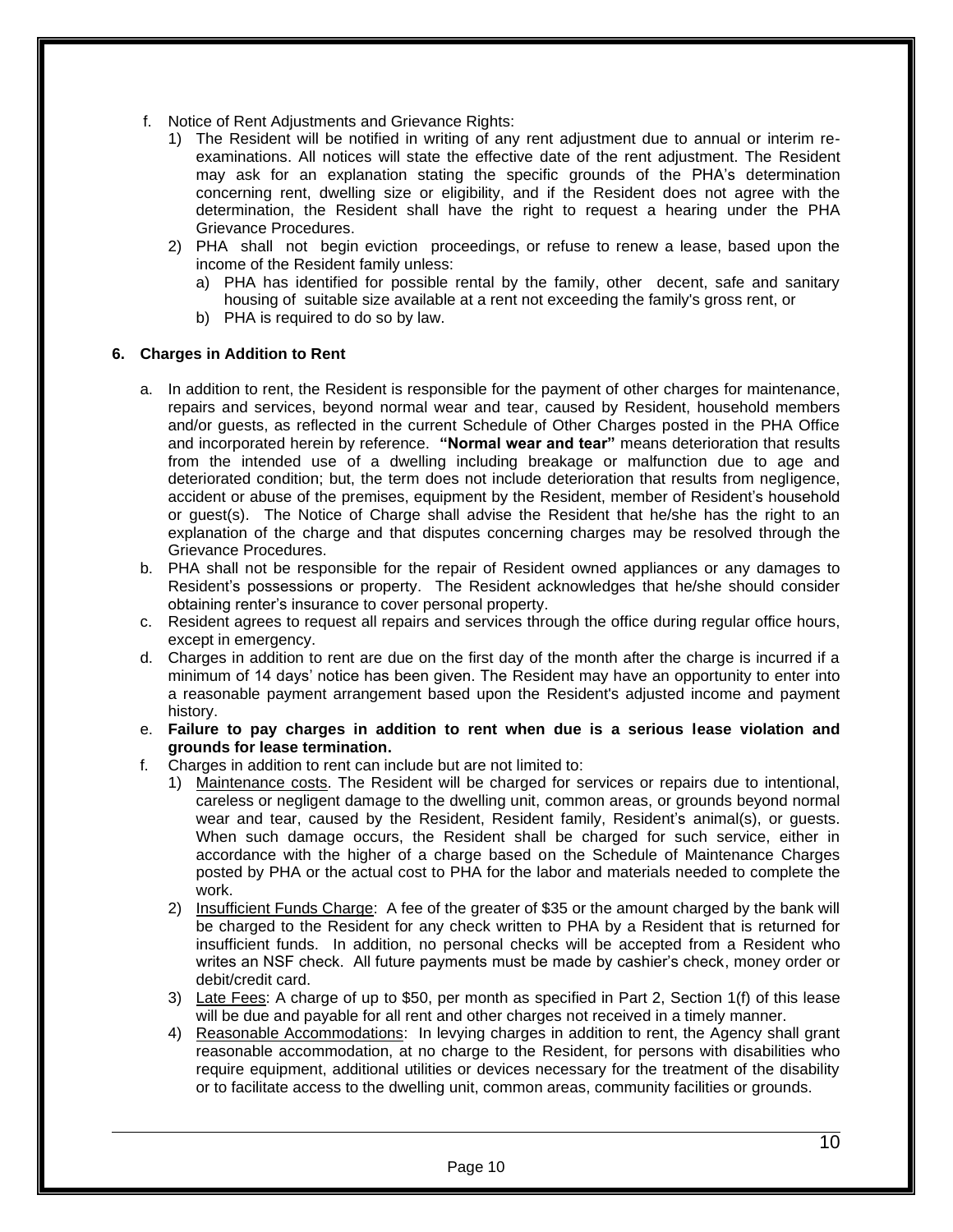## **7. Utilities and Appliances**

- **a.** PHA-Supplied Utilities: If indicated by an (X) in Part 1, Section 12(a) of this Lease, the PHA will supply the indicated utility (electricity, gas, water, sewer service, or trash collection). Resident will pay directly for all other utilities. The PHA will not be liable for any disruptions in service or failures of the utility service provided by the PHA. **UTILITIES MUST BE IN HEAD OF HOUSEHOLD'S NAME.**
- b. Utilities shall be used for normal household purposes only and not wasted. Resident agrees not to waste any utilities provided by the PHA and to comply with all applicable laws, regulations, or guidelines of any governmental entity regulating utilities or fuels. Normal use **DOES NOT** include washing cars, allowing guests to do their laundry, children playing with the water hose or sprinkler, filling swimming pools, etc. Illegal tampering with utility metering devices, pursuant to the Texas Penal Code, shall be considered a violation of this Lease and grounds for termination of the Lease.
- c. PHA-Supplied Appliances: Unless indicated by an (X) in Part 1, Section 12(c) of this Lease, the PHA will provide a cooking range, refrigerator, and, in certain developments, a washer and dryer. Other major electrical appliances may be installed and operated only with the advance written approval of the PHA. All appliances must be professionally installed by a PHA-approved contractor at the Resident's expense.
- d. Resident-Paid Utilities: The PHA shall establish a monthly dollar amount as an Allowance for Resident Supplied Utilities. The amount shall be appropriate for the size and type of dwelling unit occupied by the Resident. The Total Tenant Payment less the Utility Allowance shall equal the Resident Rent. If the Allowance for Utilities exceed the Total Tenant Payment, the PHA will pay a Utility Reimbursement to the Resident and the utility supplier each month (quarterly if amount is \$45.00 or less). Residents who have elected to pay a Flat Rent do not receive a utility allowance. Flat and Ceiling Rent amounts already represent the deduction of a Utility Allowance.
- e. The PHA may change the Utility Allowance at any time during the term of the lease and shall give the Resident 60 days' written notice of the revised Utility Allowance, along with any changes in Resident Rent or Utility Reimbursement.
- f. Resident is responsible for paying the utility bill, related deposits and charges, if applicable. If Resident's actual utility bill is less than the Utility Allowance, Resident shall receive the benefit of such savings.
- **g. Resident agrees to keep utilities connected at all times, in the Head of Household's name, and understands that disconnected utilities are a threat to the health and safety of household members and/or other Residents and considered a serious lease violation.**

## **8. General Conditions For Use and Occupancy of the Dwelling Unit**

- a. The dwelling unit shall be the sole domicile of the Resident Household.
- b. The Resident shall have the right to exclusive use and occupancy of the dwelling unit for the Resident and other authorized Resident members named in Part 1, Section 6 (1) and (2) of this lease. The Resident shall neither assign the Lease, nor sublease the dwelling unit.
- c. The dwelling unit must be used only as a private residence, solely for the Resident and the Resident family members named on the Lease.
- d. PHA may, by prior written approval, consent to the Resident's use of the dwelling unit for legal profit-making activities incidental to the primary use of the dwelling unit.
- e. Resident must register guests who will stay in the unit overnight. The Resident shall have the right to accommodate overnight guests or visitors for a period not exceeding five (5) days, in any given month, and no more than thirty (30) days per guest within a twelve-month period. If the Resident wishes the guest to remain longer than thirty (30) calendar days in any twelve-month period, the Resident must submit a written request to the PHA asking for permission to extend the time period.
- f. A **"guest"** is defined as a person in the leased dwelling unit or on the property with the consent of Resident or a Resident's household member. PHA may regulate, limit or prohibit from PHA property guests who have been disturbing other Residents or violating this Lease or PHA Policies.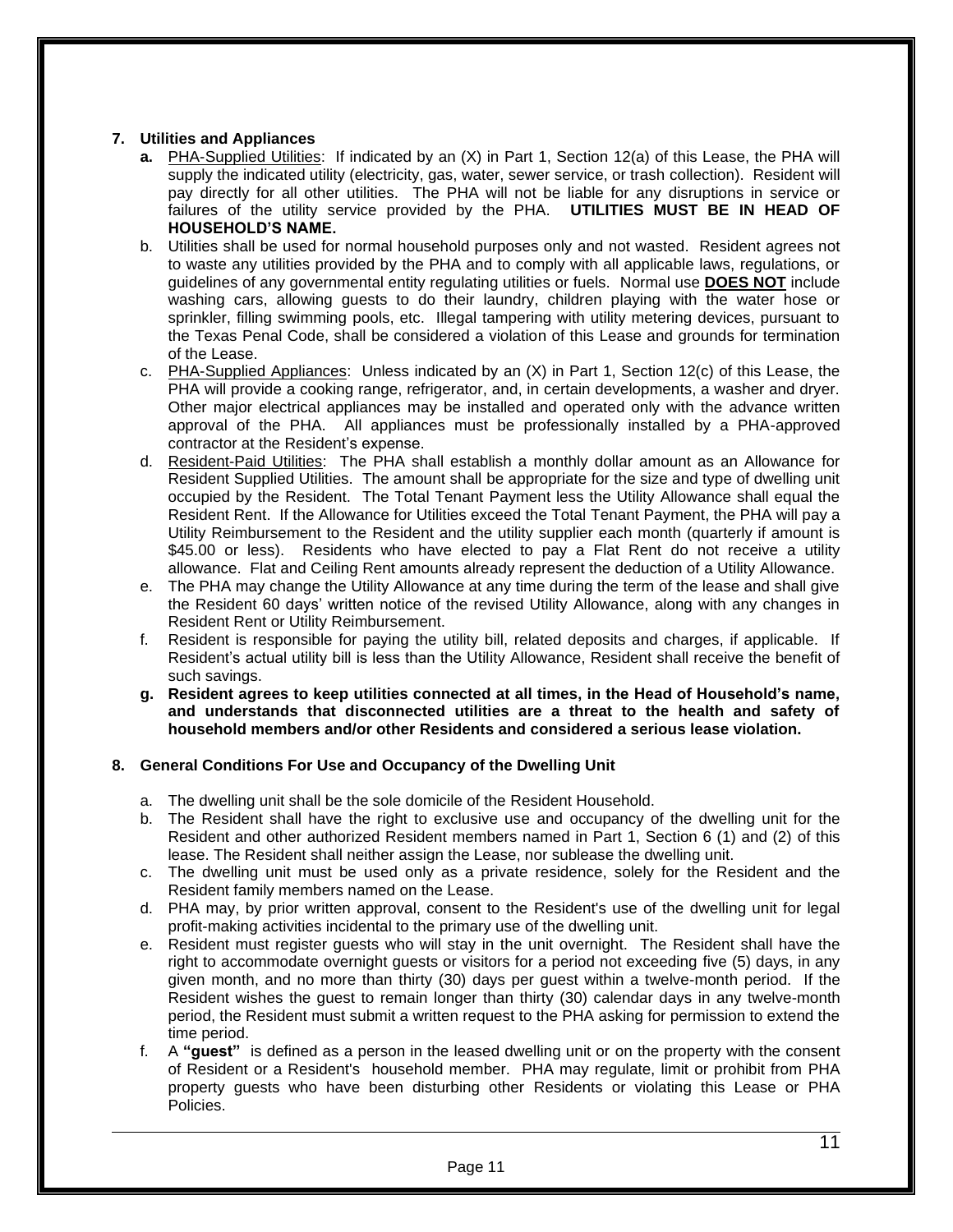- g. PHA will not use guest registration information to run criminal history checks on adult guest unless PHA has reason to believe the guest is actually living at the property or the guest is causing trouble on the property as evinced by complaints from other Residents, law enforcement personnel or security cameras.
- h. **Failure to register guests or to obtain PHA permission for visits longer than 30 days in a calendar year is a serious lease violation and grounds for lease termination**.

#### **9. Housing Transfers**

The Resident can be relocated to another unit in the same or a different development under PHA's transfer policy, incorporated herein by reference. Transfers are divided into 5 categories:

- a. Emergency transfers are mandatory transfers that are implemented when unit or building conditions pose an immediate threat to Resident life, health, or safety (examples: fire, flood, lack of heat) or administrative transfers to resolve problems of a life-threatening nature that are not related to building or unit as determined either by PHA or in a legal proceeding. The Resident shall receive prior written notice, to the extent practicable. However, PHA will not provide prior written notice in situations where PHA has little or no warning of the condition or situation that results in an emergency.
- b. Administrative transfers are mandatory transfers initiated by PHA. These include:

Priority 1: Mandatory administrative transfers to permit PHA to renovate, modernize, revitalize, demolish or dispose of a public housing property;

Priority 2: Voluntary administrative transfers to move Residents with disabilities to accessible units or units with features that accommodate their disabilities better than those in their current units, or mandatory transfers of Residents without disabilities out of a unit with accessible features to permit a Resident with disabilities to occupy the unit. **24 CFR § 8.27(1)**

Priority 3: Mandatory transfers to move families out of units that are too large or too small for the families. Families in units that are too large shall be transferred before families in units that are too small

- c. Resident-Initiated transfers are non-mandatory transfers available to lease-compliant Residents that have resided in a development for at least one year and would like to transfer to another unit in the same or different development.
- d. Prior to a transfer to another unit or development, Residents shall receive a minimum of 30 days written notice, or longer as provided in the Admissions and Continued Occupancy Policy. Exceptions may be made, such as when the transfer is in response to problems of a life threatening nature; threat of attack by criminal elements; documented domestic violence; and witness protection orders.
- e. Under the Emergency and Administrative Transfer category, Residents are required to transfer to another unit.
- f. Costs for Priority 1 Administrative transfers to move a Resident with a disability to a more suitable unit, or a Resident without a disability out of an accessible unit, or to permit modernization, rehabilitation, demolition, disposition or revitalization shall be paid by the PHA. The PHA shall also pay for the costs of emergency transfers when the emergency is due to unit conditions beyond the control of the Resident.
- g. Resident must bear the cost of transfers for over-housed or over-crowded families and Residentinitiated transfers.
- h. Involuntary transfers are subject to the Grievance Procedure and no transfers may be made until the time to request a grievance has expired or the procedure has been completed.
- i. **Failure by the Resident to comply with a mandatory transfer is grounds for termination of this Lease.**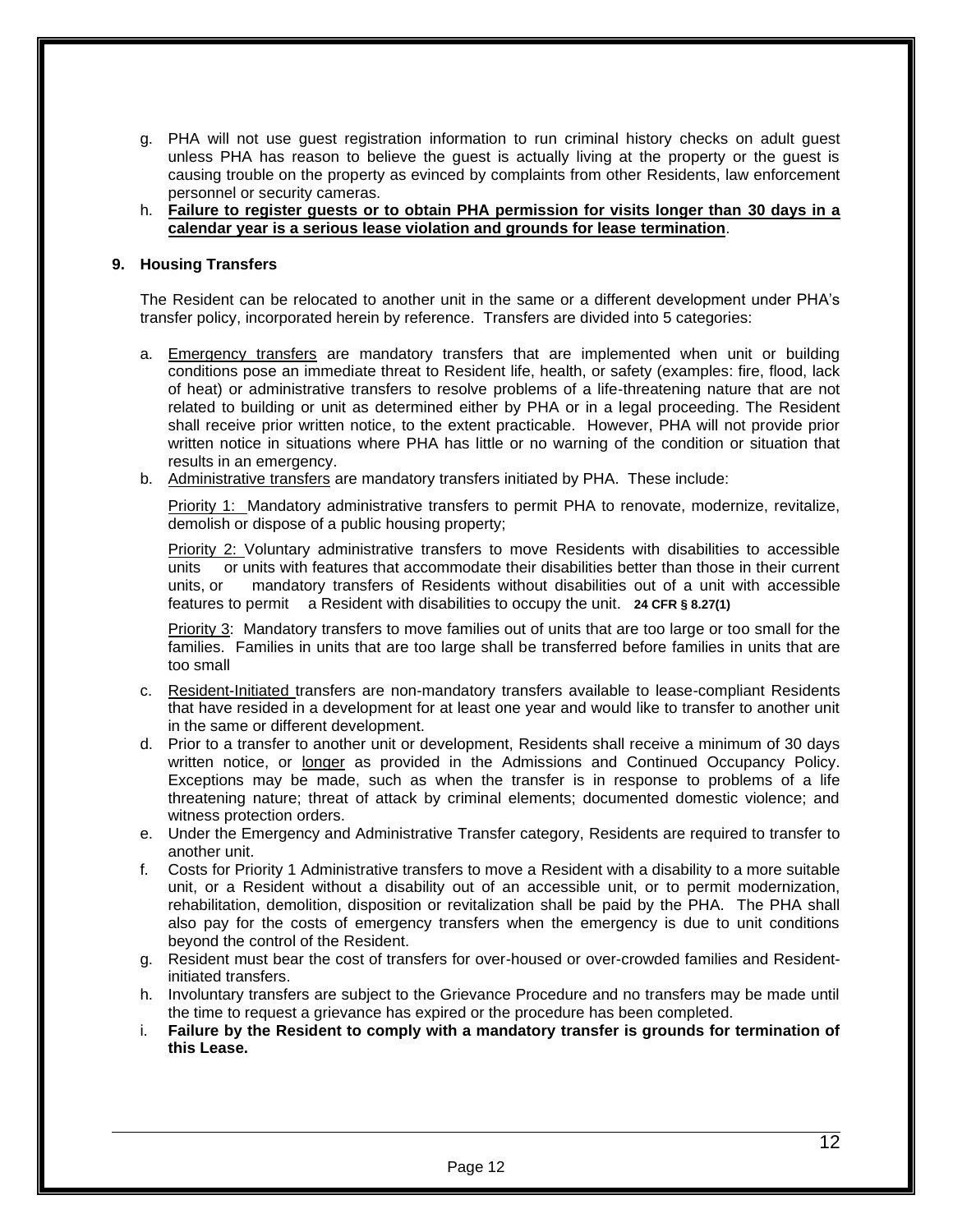## **10. PHA Obligations**

PHA is Obligated:

- a. To refrain from discrimination based upon race, color, national origin, sex, age, disability, religion, familial status, sexual orientation, and/or gender identity.
- b. To maintain the dwelling unit, common areas and grounds, not otherwise assigned to Resident for maintenance, in a decent, safe, and sanitary condition.
- c. To comply with the requirements of applicable City building codes, housing codes, and HUD regulations materially affecting health and safety.
- d. To make necessary repairs to the dwelling unit within a reasonable time period, upon receiving appropriate notice from Resident. PHA's failure to make repairs in accordance with the maintenance policy after delivery of written notice to PHA in accordance with the Chapter 92 of the Texas Property Code may give Resident one or more of the following rights: right to terminate this Lease, the right to repair the items listed in the notice to PHA and deduct the reasonable cost of repair up to one month's rent or \$500; or the right to file suit in JP Court.
- e. To maintain in good condition and safe working order electrical, plumbing, sanitary, heating, ventilating and other facilities and appliances (stove and refrigerator).
- f. To provide and maintain appropriate receptacles and facilities (except containers for the exclusive use of a Resident) for the deposit of ashes, garbage, rubbish and other waste removed from the dwelling unit by the Resident in accordance with this Lease. To supply running water and reasonable amounts of hot and cold water and a reasonable amount of heat at appropriate times of the year according to local custom and usage, except where the building that includes the dwelling unit is not required by law to be equipped for that purpose, or where heat or hot water is generated by an installation within the exclusive control of the Resident and supplied by a direct utility connection.
- g. To notify the Resident of the specific grounds for any proposed adverse action by PHA, and when applicable, to give the Resident an opportunity for a hearing under the PHA Grievance Procedures.
	- 1) In the case of lease termination, a Notice of Lease Termination that complies with 24 CFR 966.4 (l) (3) shall constitute adequate notice of proposed adverse action.
	- 2) If the Resident is disabled or handicapped, PHA will provide assistance in accordance with the equal access statement in the Admissions and Continued Occupancy Policy.
	- 3) PHA shall not take any proposed adverse action until time for Resident to request a hearing under the Grievance Procedure has expired or the grievance process has been completed.
- h. To post in the PHA management offices and on PHA website, copies of all rules, regulations, schedules of charges and other documents that are part of this agreement and to make these available to Resident at their request. Such schedules, rules and regulations may be modified from time to time by the PHA provided that the PHA shall give at least 30 days written notice to each affected Resident setting forth the proposed modification, the reasons therefore, and providing the Resident an opportunity to present written comments which shall be taken into consideration by the PHA prior to the proposed modification becoming effective. A copy of such notice of proposed modification shall be:
	- 1) Delivered directly or mailed to each Resident; or
	- 2) Posted in at least three (3) conspicuous places within each structure or building in which the affected dwelling units are located, as well as in a conspicuous place at the PHA office.
- To inspect the Premises with the Resident or his/her representative before the Resident moves in and to give the Resident a written statement of the condition of the Premises and the equipment therein at move-in and periodic inspections thereafter; and to inspect the Premises when the Resident moves out and give the Resident a written statement of charges, if any, for repairs beyond normal wear and tear. Resident may join in any inspection of the Premises to the extent practical.
- j. To provide adequate briefing and explanation of the Lease provisions either before move-in or at the time of move-in; To enforce the terms of this Lease fairly, impartially, and in good faith.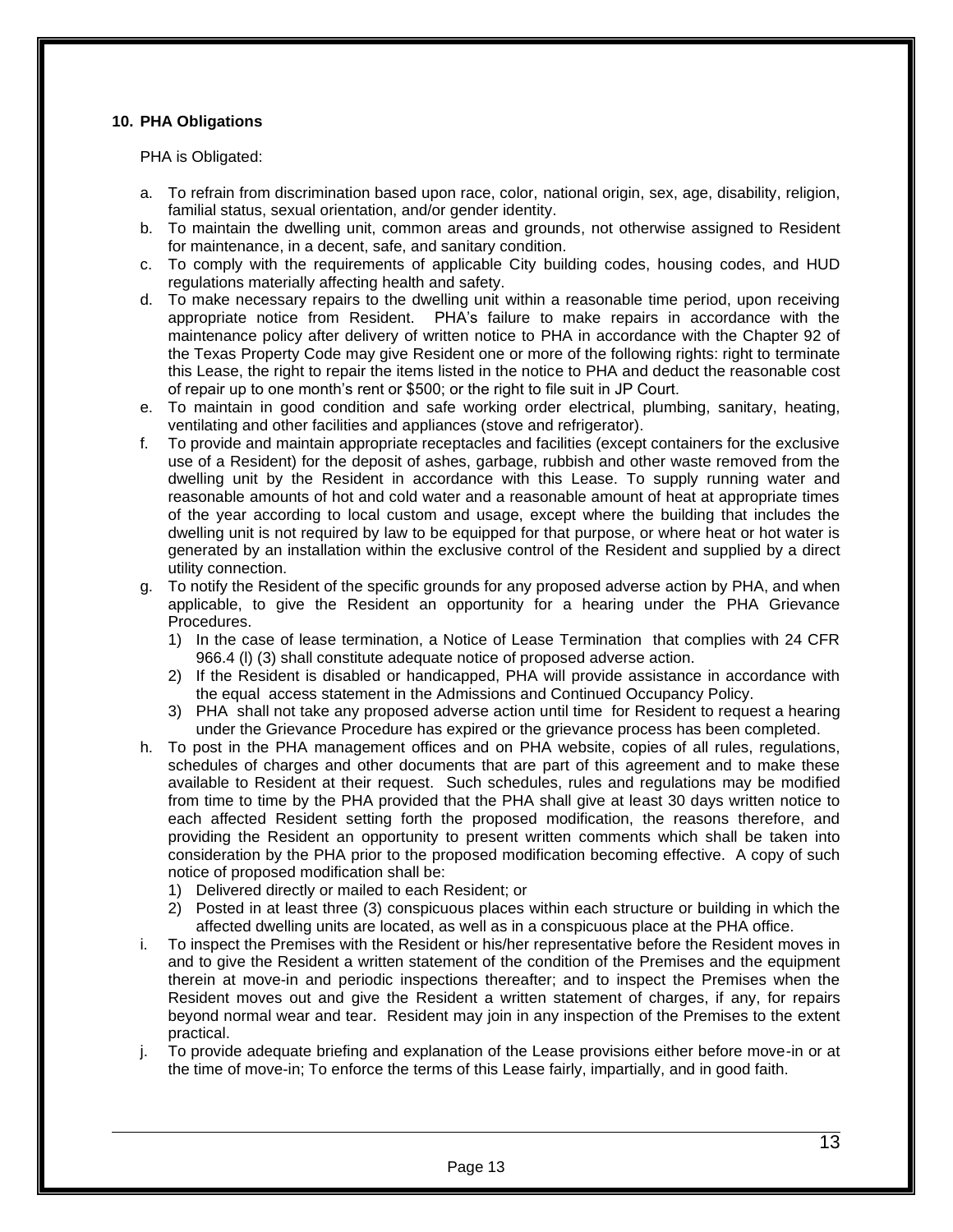- k. To provide units with accessible or adaptable features either by rehabilitation or through the redevelopment process or an Administrative transfer.
- l. Accommodations for Residents with Disabilities: Upon request by a Resident with disabilities, or the head of the household on behalf of a family member with disabilities, PHA will provide reasonable accommodations. PHA may, depending on the circumstances, provide either structural modifications or a non-structural solution, such as a transfer to a unit or building with the required accessible features, provided such options are effective in achieving accessibility. PHA is not obligated to provide accommodations or structural modifications if such accommodations or modifications create undue financial and administrative burdens or cause a fundamental alteration in the nature of the program.

#### **11. Resident's Obligations**

Residents, their family members, guests and other persons under the Resident's control are obligated:

- a. To act in a cooperative manner with neighbors and PHA staff; To refrain from and cause Resident's household members and guests to refrain from acting or speaking in an abusive or threatening manner toward neighbors and PHA staff; To act in a manner that will not disturb other Residents' peaceful enjoyment of their accommodations, including refraining from behavior caused by drug or alcohol abuse that interferes with the health, safety or right to peaceful enjoyment of the premises by other Residents, PHA employees, or persons residing in the immediate vicinity of the premises.
- b. Not to assign this lease, sublet, transfer possession of the premises or provide accommodation to roomers, boarders, lodgers or other persons not listed as household members in Part 1, Section 3 of this lease; Not to use or permit the use of the dwelling unit for any other purpose except as approved in writing by PHA; Not to permit the use of the unit as a mailing address for persons other than household members listed; Not to permit adult guests to stay in the unit overnight without registering the guest with PHA; Not to accommodate overnight guests or visitors for a period not exceeding five (5) days, in any given month, and no more than thirty (30) days per guest within a twelve-month period; Not to give accommodation to long-term guests without the express written consent of PHA; To notify the PHA of any additions to the household by birth, adoption or Court-awarded custody; To refrain from permitting other persons to join the household without first undergoing screening by the PHA.
	- 1) A **"guest"** is defined as a person in the leased dwelling unit or on the property with the consent of Resident or a Resident's household member. PHA may regulate, limit or prohibit from PHA property guests who have been disturbing other Residents or violating this Lease or PHA Policies.
	- 2) PHA will not use guest registration information to run criminal history checks on adult guest unless PHA has reason to believe the guest is actually living at the property or the guest is causing trouble on the property as evinced by complaints from other Residents, law enforcement personnel or security cameras.
	- 3) **Failure to register guests or to obtain PHA permission for visits longer than 30 days in a calendar year is a serious lease violation and grounds for lease termination**.
- c. To maintain the dwelling unit in a manner that complies with all obligations imposed upon the Resident by applicable provisions of the building, housing, fire and health codes materially affecting health and safety; To maintain the premises assigned to the Resident in a clean and safe condition that does not contribute to vermin infestation or other health or safety hazards.
- d. To maintain the yards and areas outside the dwelling unit that may be assigned to the Resident in a neat, clean, orderly and safe condition, in accordance with the Lawn Care Agreement, incorporated herein by reference; To pick up and dispose of all garbage, ashes, cooking grease/oil, food scraps, rubbish and other waste in a sanitary and safe manner; Not to obstruct sidewalks, areaways, doors, passages, ramps, porches, steps or emergency egresses and not to use these areas for purposes other than coming into and going out of the dwelling unit; To abide by the PHA's Housekeeping Policy. Upon written approval by PHA, as a reasonable accommodation, Residents with disabilities may be exempt from this obligation.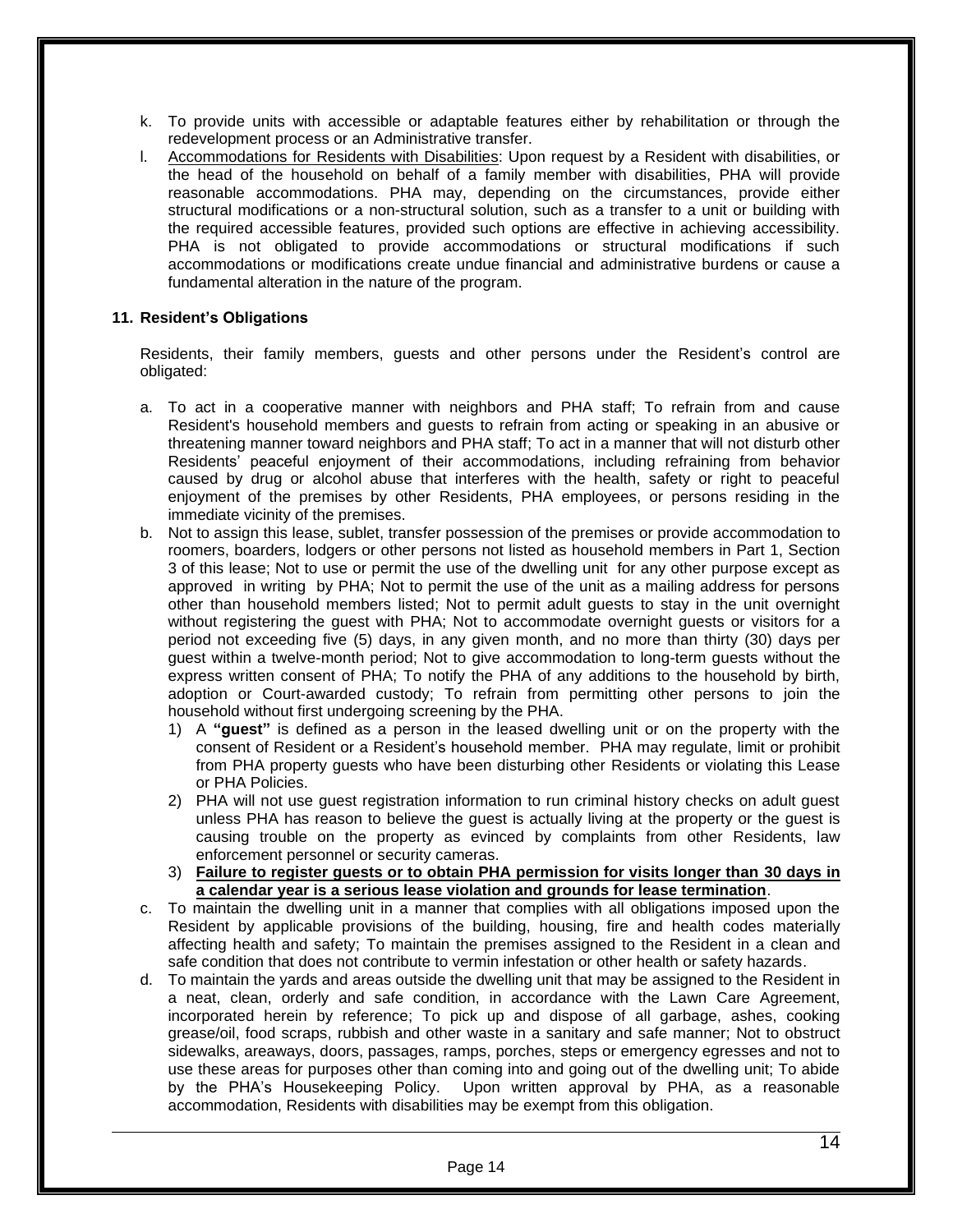- e. To pay reasonable charges for the repair of damages to the dwelling unit, development buildings, facilities or common areas caused by the Resident, household members, guests or other persons under the Resident's control.
- f. To refrain from and to cause authorized Resident members, guests and other persons under the control of the Resident to refrain from destroying, defacing, damaging or removing any part of the dwelling unit, common areas, development or property; To refrain from and cause Resident's household members and guest to refrain from loitering in common areas, yards, on sidewalks, parking areas, playgrounds, driveways, or streets; Not to dispose of litter on the grounds of the property and to cause Resident's household members, guests and other persons under Resident's control to refrain from littering; To refrain from placing signs of any type in or about the apartment except those allowed under applicable zoning ordinances and then only after having received written permission from PHA.
- g. To notify PHA immediately of any conditions in or about the dwelling unit or PHA grounds that are hazardous to health and safety of Resident, household members or other Residents and that are in need of repair; To notify PHA promptly upon observing vermin on the premises.
- h. To use in a reasonable manner all electrical, plumbing, sanitary, heating, ventilating, air conditioning and other facilities and appurtenances (accessories) to the dwelling unit; To pay promptly any utility bills for utilities supplied to Resident by a direct connection to the utility company, and to avoid disconnection of utility service for such utilities; To refrain from wasting any PHA supplied utilities; **To refrain from having a waterbed on the premises**.
- **i.** To take reasonable precautions to prevent fires; to refrain from storing or keeping flammable materials upon the premises, such as gasoline, kerosene, mineral spirits, turpentine, paint, motor oil or other inflammable materials or explosives (including fireworks); to insure that smoke alarms are operable at all times; to provide and replace smoke detector batteries; Not to disconnect, disable or remove the smoke detector; To pay for damages caused by fire or smoke that are a direct result of negligence on the part of the Resident any household member or guest, as determined by the Fire Department. Such fire and smoke damage charges shall be the amount of the repair/replacement, actual costs (including labor), or the deductible amount on the PHA's fire insurance policy, whichever is less. To refrain from smoking inside apartments. **To abide by SMOKE FREE POLICY, incorporated herein by reference.**
- j. To refrain from erecting or hanging radio or television antennas or a satellite dish on or from any part of the dwelling unit, plant trees and/or shrubs, or install fences; To make no alteration or repairs or redecoration to the interior of the dwelling unit, including painting, wall paper, wall paper border, nails, screws, brackets, or fasteners on any part of the dwelling unit (except for a reasonable number of picture hangers), nor to install additional equipment, major appliances, ceiling fans or fixtures or any other alteration to the premises without the prior written consent of the PHA and then only under the conditions given by the PHA for such consent. Alterations or additions that cannot be removed without permanent damage to the dwelling unit shall become the property of PHA without compensation. *All alteration requests must be submitted to the office in writing.*
- k. To abide by the necessary and reasonable regulations and House Rules established by the PHA, for the benefit and well-being of the housing development and the Residents, which shall be posted in the management office and incorporated by reference in the Lease. Resident is encouraged to familiarize himself/herself with these rules and regulations. **Violations of House Rules constitutes a violation of the lease and may result in lease termination.**
- l. To notify PHA in advance and to make arrangements for the care of the leased premises if Resident and Resident's household plan to be away from the premises for more than fifteen (15) consecutive days.
- m. To transfer to another unit when required under the Emergency and/or Administrative Transfer procedures.
- n. To promptly remove any personal property left on the PHA property when Resident leaves, abandons, or surrenders the unit; To leave the dwelling unit in clean and in good condition upon vacating (reasonable wear and tear expected) and to return to the PHA Office all dwelling unit and mailbox keys on the first business day after Resident vacates the dwelling unit;
- o. To make no changes to locks or install new locks or anti-theft devices without PHA's written approval; To pay the cost for replacement keys to apartment and mailbox.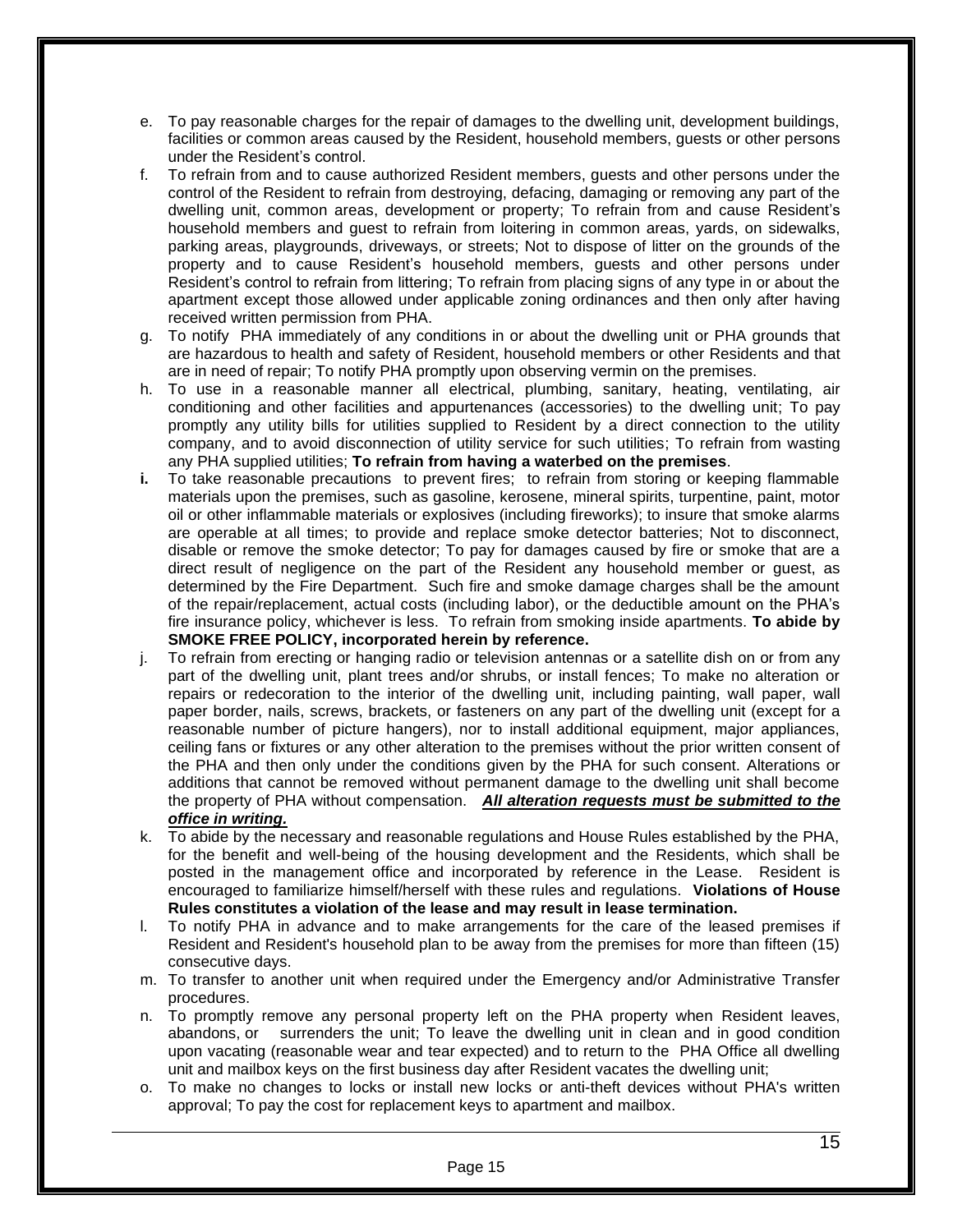- p. To allow PHA to make necessary inspections of the Resident's dwelling unit in accordance with Section 15 of this Lease; To conduct themselves properly and morally during inspection, maintenance repairs and pest control services, etc.
- q. To comply with the PHA's Community Service/Self-Sufficiency requirements as stated in Section 21 of this Lease.
- r. To refrain from parking any vehicles in any right-of-way or fire lane or other PHA property not designated for parking purposes; To park in Resident parking spaces only (not visitor spaces); Not to bring any vehicle onto PHA property unless Resident has registered with PHA, a valid driver's license, is insured to drive the vehicle and the vehicle has valid registration; Resident must register all owned vehicles with the Office and display the parking decal. Any inoperable or unlicensed vehicle as described above will be removed from PHA property at the Resident's expense. Automobile repairs are not permitted on PHA property.
- s. To ensure that authorized Residents between the ages of seven (7) and sixteen (16) years of age living in the household attend school in accordance the anti-truancy statutes of the State of Texas, and to ensure that minor children do not violate any applicable Curfew Policy.
- t. To refrain from, and cause members of the Resident's household to refrain from, keeping, maintaining, feeding, harboring, or boarding animals(s) of any nature on the premises of any of PHA's sites, unless registered in accordance with PHA's Animal Ownership Policy; Not to allow on PHA property guest or visitors animals. The Animal Ownership Policy requires PHA's prior written consent and approval of a animal ownership application, which will become part of this Lease. No consent shall be given to animals classified as dangerous, or snakes or other exotic animals that are not household animals. All other state and local laws regarding curbing rules, anti-cruelty laws, animal control and animal health shall be applicable to animal ownership by any Resident. Generally, persons with disabilities who have assistive animals are exempt from all provisions of the Animal Ownership Policy except those related to animal health and hygiene. **Violations of the Animal Ownership Policy may result in lease termination action.**
- u. To not consume or display any alcoholic beverages outside anywhere on PHA property; To refrain from breaking glass containers on PHA property; Behavior resulting from alcohol abuse that PHA determines interferes with the health, safety, or right to peaceful enjoyment of the premises by other Residents shall be cause for termination of tenancy and for eviction from the dwelling unit.
- v. To refrain from and cause Resident, family/household members, guests and other persons under Resident's control to refrain from any drug-related or violent criminal activity or other activity that threatens others, in accordance with the Criminal Screening Policy, incorporated herein by reference, including but not limited to:
	- 1) Engaging in any activity on or off PHA premises, including physical and verbal assaults that threatens the health, safety or right to peaceful enjoyment of PHA's premises by other Residents, PHA employees, agents of PHA, or persons residing in the immediate vicinity of the premises. A criminal conviction is not needed to demonstrate serious violations of the Lease;
	- 2) Engaging in any violent criminal activity, on or off PHA premises, or other activity that threatens the life, health or property of other Residents, PHA employees, or persons residing in the immediate vicinity of the premises. In this instance, "violence" means an incident or incidents of actual or threatened domestic violence, dating violence or stalking. In no event is a Resident or Resident to have his or her tenancy, occupancy rights or program assistance terminated or be otherwise disadvantaged under this lease because the Resident or Resident or an immediate member of the Resident's family is a victim of that violence. Terms in this paragraph shall further have the meanings given them in Section 8 of the United States Housing Act of 1937 (42 U.S.C. 1437f) as amended. Household member involved must submit to PHA Violence Against Women Act Certification Form and documentation.
	- 3) Engaging in any drug-related criminal activity on or off PHA premises; for purposes of the Lease, the term "drug-related criminal activity" means the illegal manufacture, sale, distribution, use, possession, storage, service, delivery or cultivation of a controlled substance.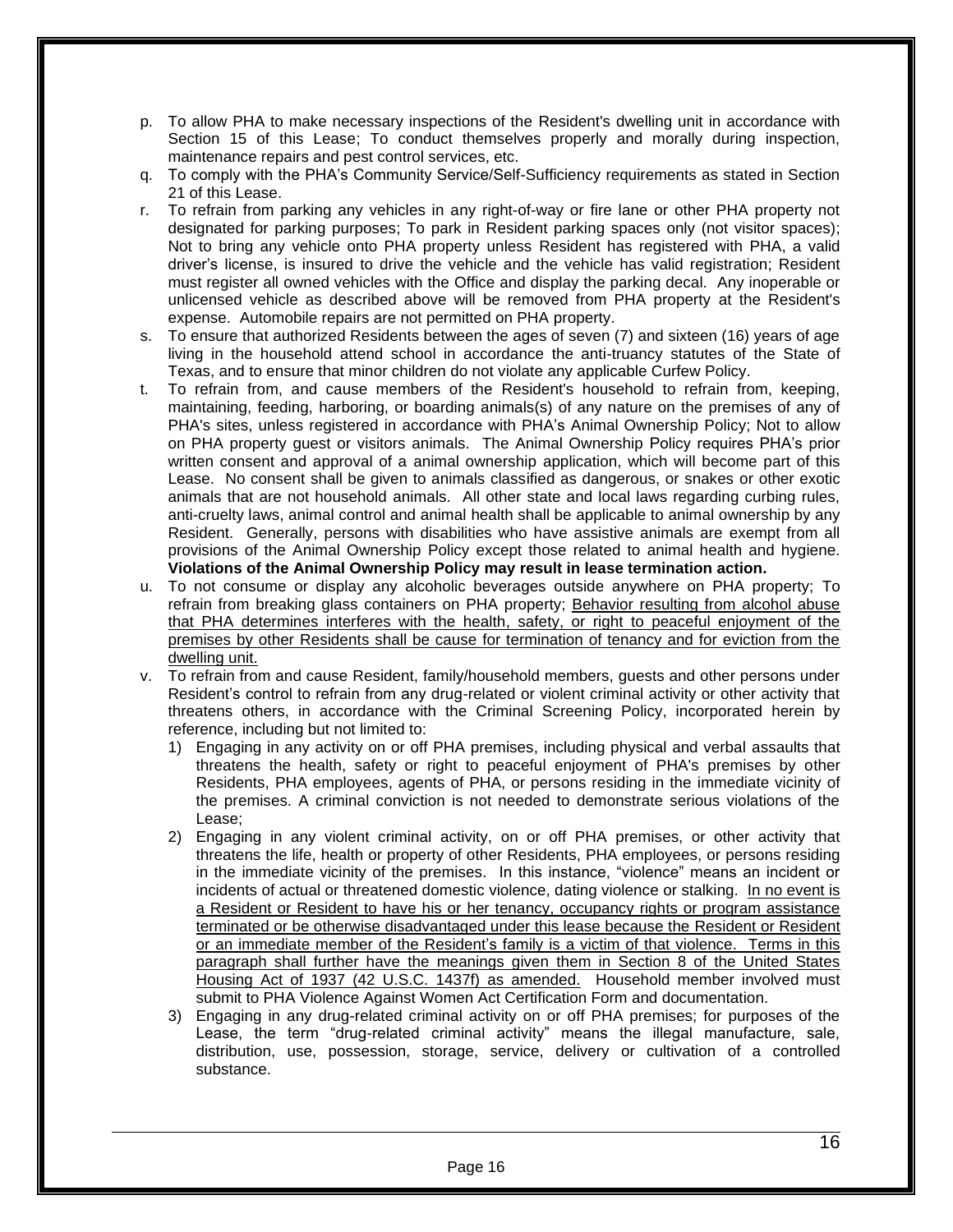- **4) If Resident, household members, guests or other persons under Resident's control have been convicted of manufacture or production of methamphetamines on the premises of Federally assisted housing, the lease shall be terminated immediately.**
- **5) If Resident, household members, guests or other persons under Resident's control have a lifetime registration requirement under State Sex Offender registration laws, the lease shall be terminated immediately.**
- 6) If Resident, household member, guest or other persons under Resident's control allow in or near the dwelling unit or on PHA property any person, who is under a notice of trespassing, has been evicted for violence or has been banned by Management from the PHA.
- **7)** Unless required by lawful employment, displaying anywhere on PHA property any legal firearms (operable or inoperable) or other weapons. Residents who own legal firearms in compliance with State and local laws may store them in PHA units so long as firearms are registered with PHA and are stored either in a locked cabinet or use locking trigger guards to prevent accidental injury to a child.
- **8)** Displaying a weapon with a verbal or non-verbal threat to shoot, fire, explode, throw or otherwise discharge the weapon, to actually shoot, fire, explode, throw, or otherwise discharge a deadly weapon, or to inflict any injury on another person or to damage any property through the intentional, reckless, careless or negligent use of a weapon. For purposes of this lease, a "deadly weapon" means a firearm or anything manifestly designed, made or adapted for the purpose of inflicting death or serious bodily injury. A deadly weapon shall include but not be limited to a club, explosive weapon, firearm, knife, bull whip, prohibited dog breed, knuckles or other weapons as defined in the Texas Penal code. This also prohibits the use of any BB gun or pellet guns on PHA property; and
- **9)** Owning or possessing illegal weapons on PHA property.
- w. Residents living in scattered site units must comply with all applicable deed restrictions established by the applicable Neighborhood Association. The deed restrictions are incorporated herein and made a part of this lease. Violation of a deed restriction shall put the Resident in default of this lease and the PHA may terminate the lease.
- **x. Failure by the Resident to comply with these Resident Obligations is grounds for termination of this Lease.**

## **12. Changes in the Household**

- a. Resident agrees to wait for PHA's written approval before allowing additional persons to move into the dwelling unit. Failure by Resident to comply with this provision shall be considered a serious Lease violation and grounds for termination of this Lease.
- b. Children born to or adopted by family members listed on the lease and children whose custody is awarded to the family by a court of competent jurisdiction will automatically be added to the Lease upon notification by Resident to PHA and receipt of required documents. When the addition of a child or children overcrowds the unit in which the Resident is residing, the Resident will be placed on the transfer waiting list for a move to an appropriately larger unit.
- c. All other additions to the household, including but not limited to foster children, foster adults, and Live-in Aides **require the prior written approval of PHA**. For new family members age 15 and older, including Live-in Aides, such approval will be granted only if the new family member meets PHA's applicant screening criteria and the addition of the new family member does not overcrowd the unit.
- d. Prior approval to add a Live-in Aide is required and shall not be unreasonably refused. A Live-in Aide is a person who resides with a Resident with a disability and who is determined, by a qualified health care provider, to be essential to the care and well-being of the Resident, is not obligated for the support of the Resident, and who would not be living in the dwelling unit except to provide the required supportive services. Generally, a Live-in Aide may not move into a unit if it would create overcrowding. However, based on a request for a reasonable accommodation, a Live-in Aide may be permitted to move into the unit until the household is transferred to another unit of appropriate size. Live-in Aides have no rights as remaining family members.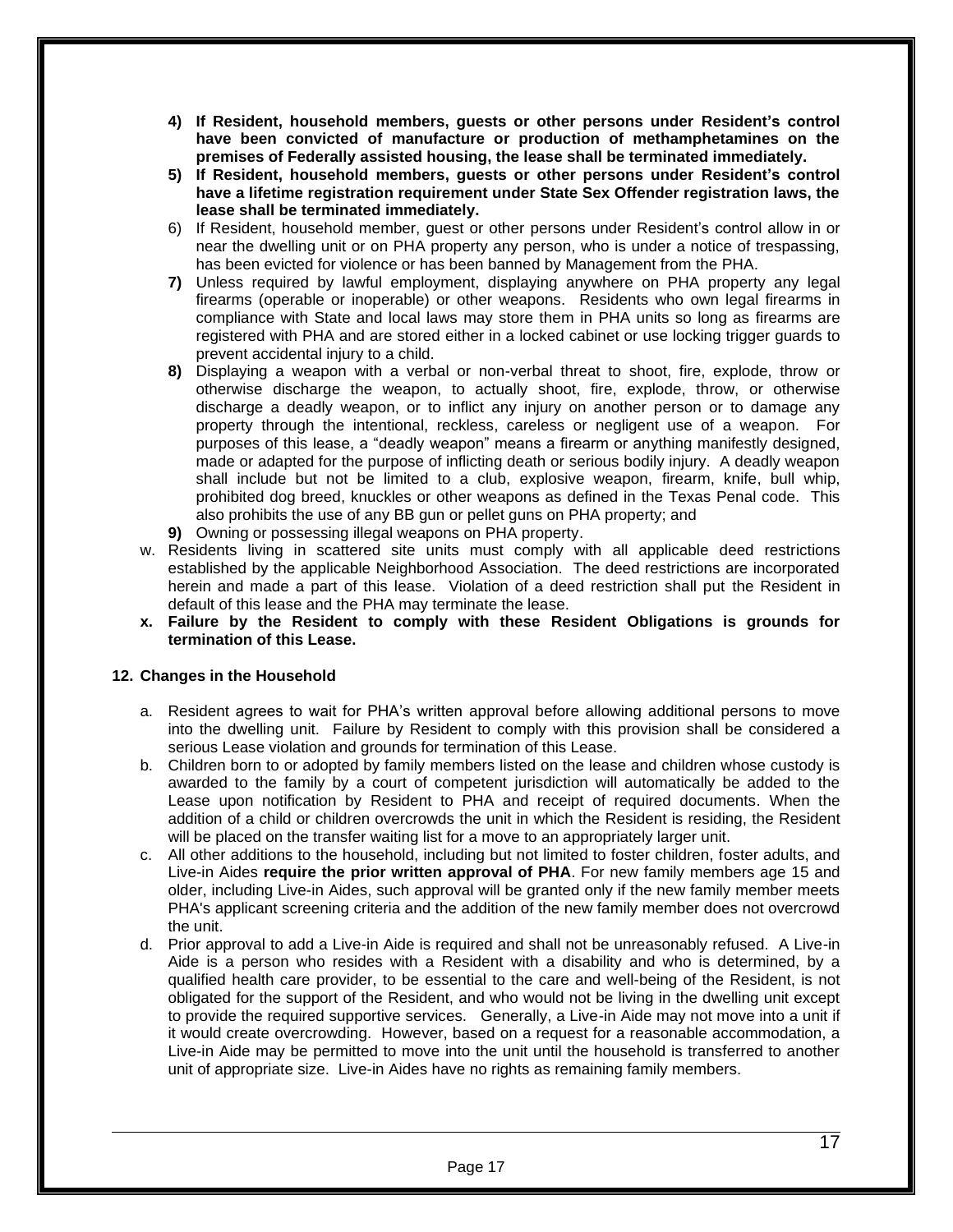- e. PHA shall approve or disapprove a Resident's request to allow a person to move into the dwelling unit within 30 business days of receipt of the written request. This time period can be extended if there is a delay beyond the control of PHA or the Resident. If PHA makes no decision within the time period, or any extensions, set forth in this subparagraph, then the Resident's request shall be deemed approved.
- f. Authorized Residents who move out of the dwelling unit, for any reason, shall be reported by the Resident to PHA in writing, within 10 days of the occurrence.
- g. Remaining family members. If the head of household dies or leaves the unit for any reason, continued occupancy by remaining household members is permissible only if there is one or more household members on the Lease and living in the household who passes screening and is 18 years of age or older or an emancipated minor. Eviction proceedings can be commenced if
	- 1) the remaining household members fail to inform PHA within 10 days of the death or departure of the former head of household;
	- 2) there is no family member qualified to sign a new lease, or
	- 3) after the remaining family member's approval to assume the lease obligations, her/she fails to sign a new Lease within 30 days and/or
	- 4) the only adults or emancipated minors remaining in the unit have committed rent default or criminal activity violations.
	- 5) the family fails to notify the PHA of any additions to the household by birth, adoption or Courtawarded custody and to refrain from permitting other persons to join the household without first undergoing screening by the PHA, except as provided in Section 9(a).
- h. PHA may permit an adult not on the Lease to join the household as a new head of household. In giving approval for such an arrangement, PHA will consider whether there is any remaining member capable of executing a Lease and the ability of the family to stay together if the new household member is allowed. The new head of the household must meet PHA's applicant screening criteria. A new head of the household added to the Lease under the above paragraph(s) f. and g. will be charged for any arrearages incurred by the former head of household. PHA reserves the right to establish a payment plan with the new head of household, especially when an eviction for arrearages would result in the separation of the family.
- i. If this Lease is an extension of occupancy by the Resident's household under a prior Lease or Leases with PHA, any amounts due under the prior Lease or Leases may be charged and collected as if the same had occurred under this Lease.

## **13. Entry of Premises During Tenancy**

- a. Resident agrees, upon applicable and/or reasonable notice, that the authorized agent, employee or representative of PHA shall be permitted to enter Resident's dwelling lease during reasonable hours (7:30 a.m. to 5:30 p.m.) for the purpose of performing routine inspections, maintenance, and pest control, making improvements or repairs, showing premises for re-leasing and determining occupancy of the dwelling unit when reasonable doubt exists as to Resident's occupancy therein.
- b. When the Resident calls to request maintenance on the dwelling unit, PHA shall acknowledge receipt of the request within 24 hours for emergency work orders and 72 hours for all other work orders. A request for maintenance constitutes permission for PHA to enter the unit and perform the maintenance without advance notice.
- c. For reasons other than requested maintenance, PHA shall give all Residents a minimum 48 hours' written notice that PHA intends to enter the dwelling unit and state the reason for entry. Residents with disabilities will be provided notice in the formats they request.
- d. PHA may enter the Resident's dwelling unit at any time without advance notification when there is reasonable cause to believe that an emergency exists that poses an immediate threat to the safety and/or welfare of Residents and/or employees.
- e. If the Resident and all adult members of the household are absent from the dwelling unit at the time of entry, PHA shall leave a written statement in the dwelling unit specifying the date, time and purpose of entry prior to leaving the dwelling unit.
- f. PHA may need to drop off Protected Personal Information with Residents. If Residents are not home the PHA will leave the information on the inside of unit and a notice of entry on the door.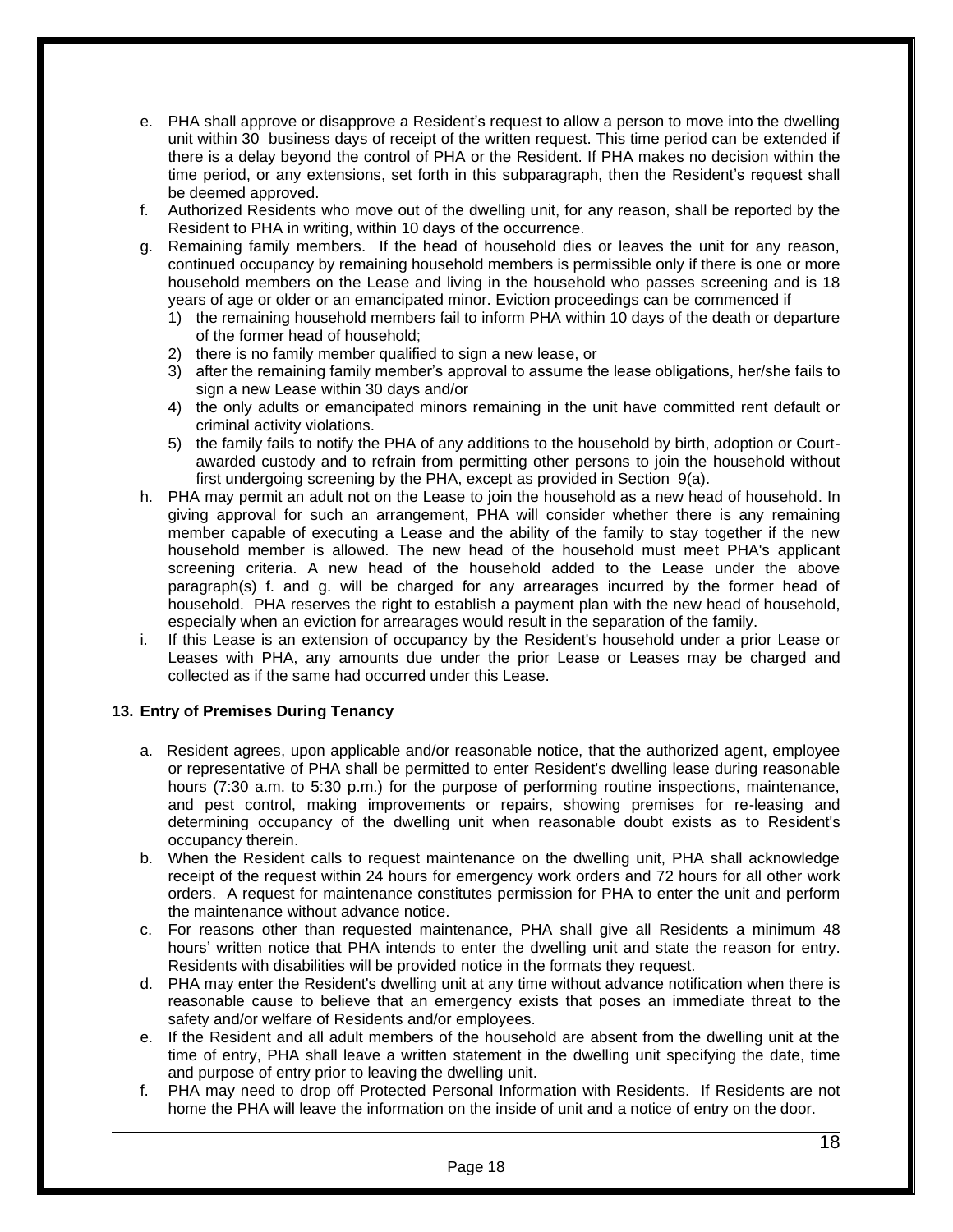g. **PHA may enter Resident's unit without written notice to Resident:**

**1) The [ ] 3 rd Monday every third (3rd) month or [ ] 3 rd Wednesday every third (3rd) month for pest control service, in accordance with the Extermination Policy, included herein by reference. At the time of pest control service, the PHA will conduct an indoor/outdoor housekeeping inspection, and**

**2) The [ ] 4 th Monday or [ ] 3 rd Wednesday of the month to change central heat/air condition filters.**

**h. Failure of PHA being able to gain access of unit to perform paragraph 1 & 2 above may result in additional charges to Resident and may constitute a termination of Dwelling Lease.**

#### **14. Defects Hazardous to Life, Health or Safety**

If the dwelling unit is damaged so that conditions are created that are hazardous to the life, health or safety of the occupants, the following terms will be applicable:

- a. PHA Responsibilities and Services: PHA shall be responsible for repair of the unit within a reasonable period of time after receiving notice from the Resident. If the damage was caused by the Resident, family members**,** Resident's animals(s), guests, or other person under the Resident's control, the reasonable cost of the repairs shall be charged to the Resident. The reasonable period of time to abate and repair an emergency is defined to be 24 hours.
- b. If necessary repairs cannot be made within a reasonable time, PHA shall offer the Resident decent, safe and sanitary alternative accommodations.
- c. If repairs cannot be made by PHA within a reasonable amount of time, and decent, safe and sanitary alternative accommodations containing no hazardous defects are unavailable, then rent shall abate in proportion to the seriousness of the damage and loss in value as a dwelling. The abatement will remain in effect until the damage is corrected.
- d. No abatement of rent shall occur if the Resident rejects the alternative accommodations and remains in the dwelling unit or if the damage was caused by the Resident, family members, Resident's animals(s), guests, or other person under the Resident's control.
- e. If the Resident's dwelling unit is uninhabitable or is hazardous to life, health and safety, and a decent and sanitary alternative accommodation containing no hazardous defects is offered and refused, and the Resident refuses to leave the unit until it is repaired, the Resident's lease may be terminated.
- f. Resident Responsibilities: Resident shall immediately notify the PHA of the damage when the damage is hazardous to life, health or safety of the occupants.
- g. Resident shall accept any replacement housing offered by the PHA during repair period.
- h. The Resident agrees to continue to pay full rent, less the abated portion, if any, agreed upon by PHA, during the time the defect remains un-repaired.
- i. Resident agrees to pay the cost of repairs for damage that is determined to be the fault of the Resident, household members, or guests.
- j. PHA shall not be liable for any injuries or property damage sustained on any premises leased or assigned to the Resident except for injuries or property damage resulting from intentional or negligent action or omissions on the part of PHA, the PHA's representatives or agents.
- k. All accidents involving injury or loss of property to the Resident authorized members, Resident's animal(s) or guests must be reported, verbally or in writing, to the PHA Management Office, within 5 business days. Failure to comply with this reporting procedure does not waive or foreclose any legal or equitable remedies that the person may have against the PHA with respect to said damages or injury.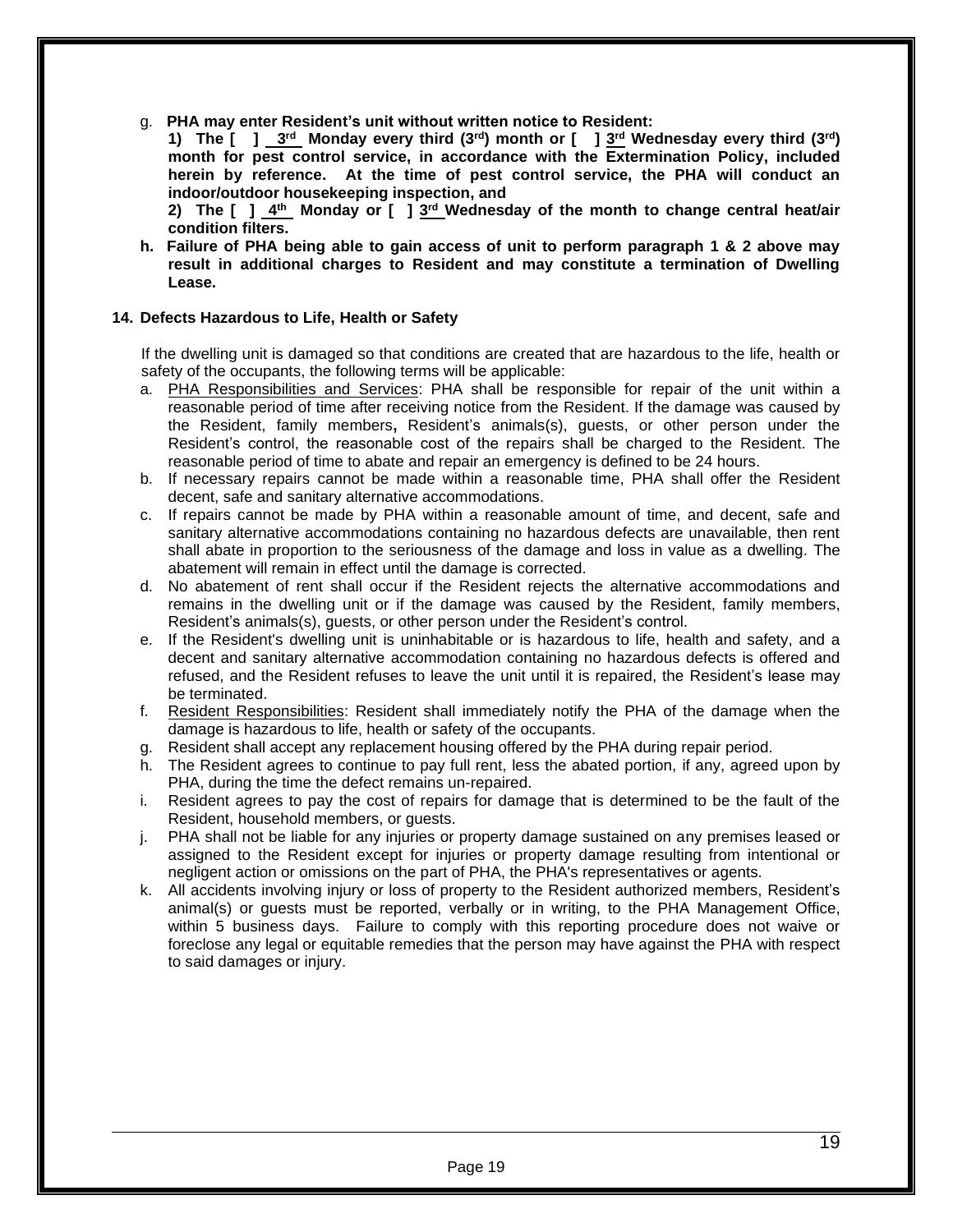## **15. Inspections**

- a. Move in Inspections: PHA and the Resident or his/her representative shall inspect the dwelling unit before occupancy. PHA may photograph the unit at the move-in inspection or at any subsequent inspection. PHA shall give the Resident a written statement of the condition of the dwelling unit, both inside and outside and note any equipment provided with the dwelling unit. The statement shall be signed by PHA and the Resident or his/her representative and a copy of the statement will be retained in the Resident's folder. Any deficiencies noted on the inspection report will be corrected by PHA at no charge to the Resident prior to move-in or within ten (10) business days after move-in, provided the defect if not cosmetic, does not render the unit uninhabitable or cause an undue financial burden to the PHA. If PHA fails to correct the deficiencies within ten (10) business days of the move-in, the Resident may exercise the remedy described in Section 12(c).
- b. Pest Control Housekeeping Inspections: PHA shall conduct housekeeping inspections during each Pest Control Service to check the condition of the dwelling unit, the equipment within, and any areas assigned to the Resident for upkeep. PHA will provide the Resident with a written statement regarding unsatisfactory housekeeping or dwelling unit conditions and identify the measures and time period provided to abate unsatisfactory conditions.
- c. Interim Inspections: PHA will conduct interim inspections to follow up to any housekeeping problems found during Pest Control or Annual inspections. Residents notified in writing of housekeeping problems will receive interim inspections to measure corrections to any identified unsatisfactory conditions and progress toward abatement of the problem.
- d. Annual Inspections: An annual inspection will be conducted for all Residents. Residents will be notified at least 48 hours in advance of the annual inspection. At least one inspection shall be conducted of all occupied units, structures and systems using the Uniform Property Condition Survey (UPCS). PHA will use the annual housekeeping inspection to assess the Resident's overall care of the dwelling unit, equipment and housekeeping habits or practices in accordance with this Lease. PHA shall request work orders for all items found to be in disrepair.
- e. Move-out Inspection: PHA will inspect the dwelling unit at the time the Resident vacates and give the Resident a written statement of the charges, if any, for which the Resident is responsible. In order to protect the Resident's rights, the Resident and/or representative may join in such inspection, unless the Resident vacates without notice to PHA.
- f. **All** Inspections will be conducted to evaluate unit conditions, establish preventive maintenance programs, prepare unit rehabilitation specifications, or take other actions to improve the maintenance of units.
- **g. Failure to permit inspection of the dwelling unit is a serious lease violation and grounds for lease termination.**

#### **16. Notice Procedures**

- a. Resident Responsibility: Any notice to PHA must be in writing and either delivered to the PHA Office or sent by prepaid first class mail properly addressed to: Atlanta Property Management, DBA: NET Property Management, P. O. Box 1183, Atlanta, Texas 75551-1183.
- b. PHA Responsibility: Except as provided to the contrary herein, all notices to the Residents must be in writing and delivered to Resident, an adult member of Resident's household or sent by prepaid first class mail, registered mail, or certified mail and properly addressed to Resident. Resident shall be permitted to specify in writing any other address, if different from the address of Resident's dwelling, to which notice should be sent, If not otherwise specified, notice sent to the Resident's present dwelling shall be sufficient. Notices to Residents with disabilities must be in the accessible format requested by the Resident. Notices will also be available in Spanish or other languages as needed. Notice to terminate/vacate from PHA shall comply with Texas Law.
- c. Return receipt for delivery of registered or certified mail shall be sufficient evidence that notice was given, whether signed or unsigned.
- d. Unopened, cancelled first class mail returned by the Post Office shall be sufficient evidence that notice was given, whether signed or unsigned.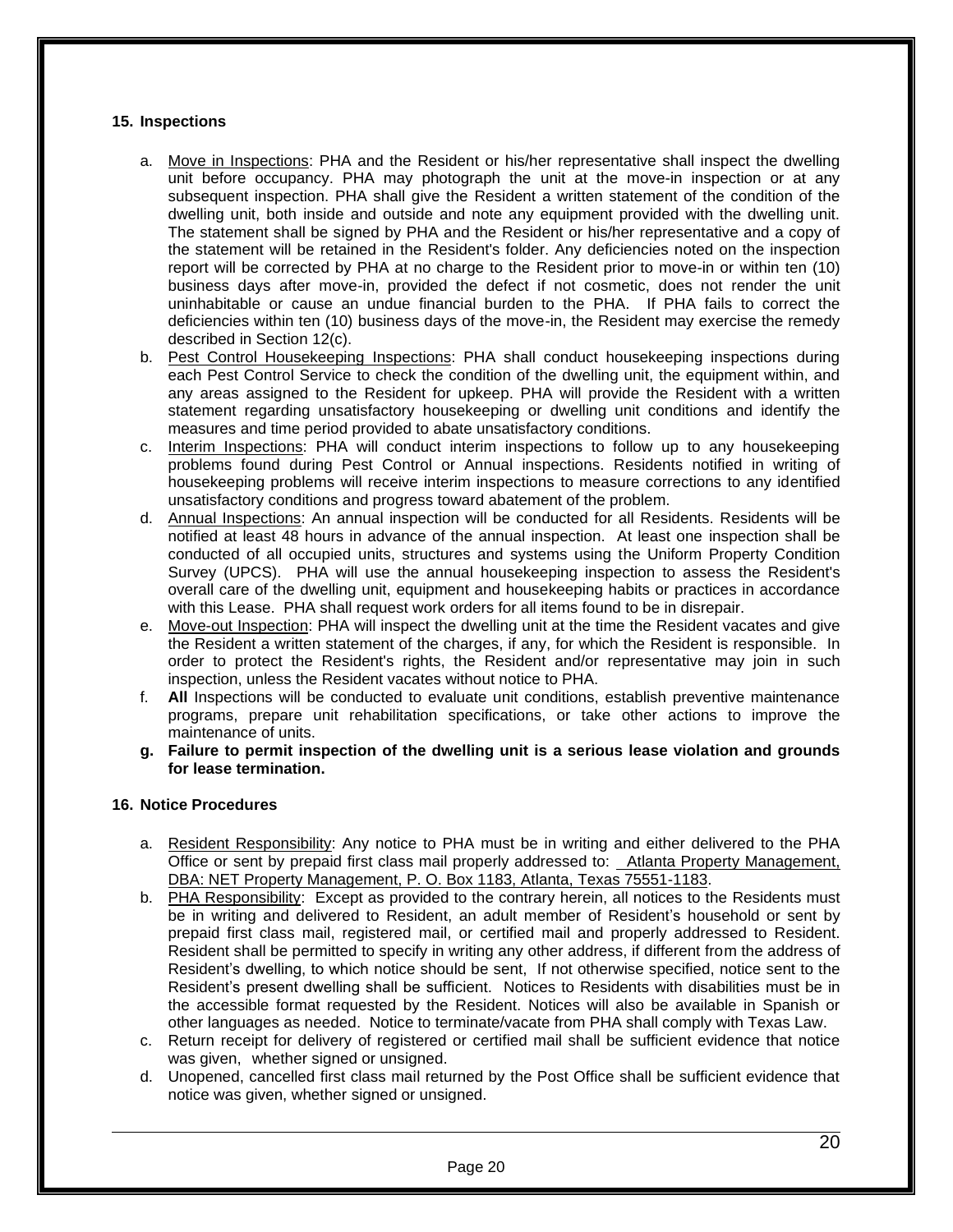e. The non-return of a first-class mailing shall be considered as receipt by the Resident, in accordance with Texas Law. Resident agrees that in the absence of a forwarding address being submitted to the PHA in writing, Resident's address indicated in Part 1, Section 2 shall serve as Resident's last known address for purposes of the laws of this state or Federal Law.

## **17. Termination of the Lease**

For termination of the Lease, the following procedures shall be followed by PHA and the Resident:

- a. The Resident may terminate this Lease at any time by giving 30 days' written notice. Failure to give the said notice to management may result in additional rent being charged to the Resident's account. The Resident is responsible for the final month's rent until the vacate date. Resident shall leave the unit and all other areas assigned to him/her for maintenance in clean condition except for normal wear and tear and shall return the keys to PHA before leaving. If Resident fails to give 30-day notice, PHA may charge the Resident 30 days' rent from the date PHA learns the unit is vacant.
- b. The Resident may cancel this Lease and vacate the Premises without liability for further rent by showing a court order protecting the Resident against family violence from an occupant of the Premises. PHA is prohibited from collecting rent or enforcing this Lease if the Resident's grounds for canceling this Lease and vacating the premises are instances of domestic violence, dating violence, sexual assault, or stalking, as those terrors are defined in Section 3 of the United States Housing Act of 1937 as amended by the Violence Against Women Act VAWA 42 U.S.C. 13925
- c. The Resident may cancel this Lease and vacate the Premises without liability for further rent if the Resident joins the military after signing this Lease or is in the military and receives orders for a permanent change of station or to deploy for more than 90 days.
- d. This Lease may be terminated by PHA only for serious or repeated violations of material terms of the Lease, or for other good cause. Examples of behavior for which the lease can be terminated include but as not limited to failure to make payments due under the Lease or failure to make utility payments when the utility connection is in the Resident's name and/or failure to fulfill Resident obligations set forth above. A Resident who gets 3 Notices of Termination for late rent payments in one 12-month period will be subject to termination of the Lease.
- e. The Lease will also be terminated if:
	- 1) The Resident allows an individual to reside in the unit without PHA approval and who has not satisfied the screening requirements established by PHA.
	- 2) The Resident fails to provide complete and accurate information about income, deductions from income, family composition or family circumstances when requested to do so by PHA.
	- 3) The Resident falsifies documents regarding any family member's use of an illegal controlled substance or abuse of alcohol.
	- 4) The Resident, any household member, guest, or another person under the Resident's control is fleeing to avoid prosecution or custody or confinement after conviction for a crime or attempt to commit a crime, which is a felony under the laws of the state from which he/she flees, or for violating a condition of probation or parole imposed by Federal or State law.
	- 5) There is any criminal or drug-related activity engaged in, on or off the premises, by the Resident, any member of the household, a guest, or another person under the Resident's control that threatens the health, safety or right of peaceful enjoyment of the premises by other Residents, PHA employees, or persons residing in the immediate vicinity of the premises.
	- 6) The PHA will not be required to prove that the Resident knew, or should have known, that the member of the household, guest, or another person under the Resident's control was engaged in the prohibited activity. However, the Resident may raise as a defense that the Resident did not know, nor should have known, of said criminal activity. Such a defense must be proven by the Resident by the preponderance of the evidence.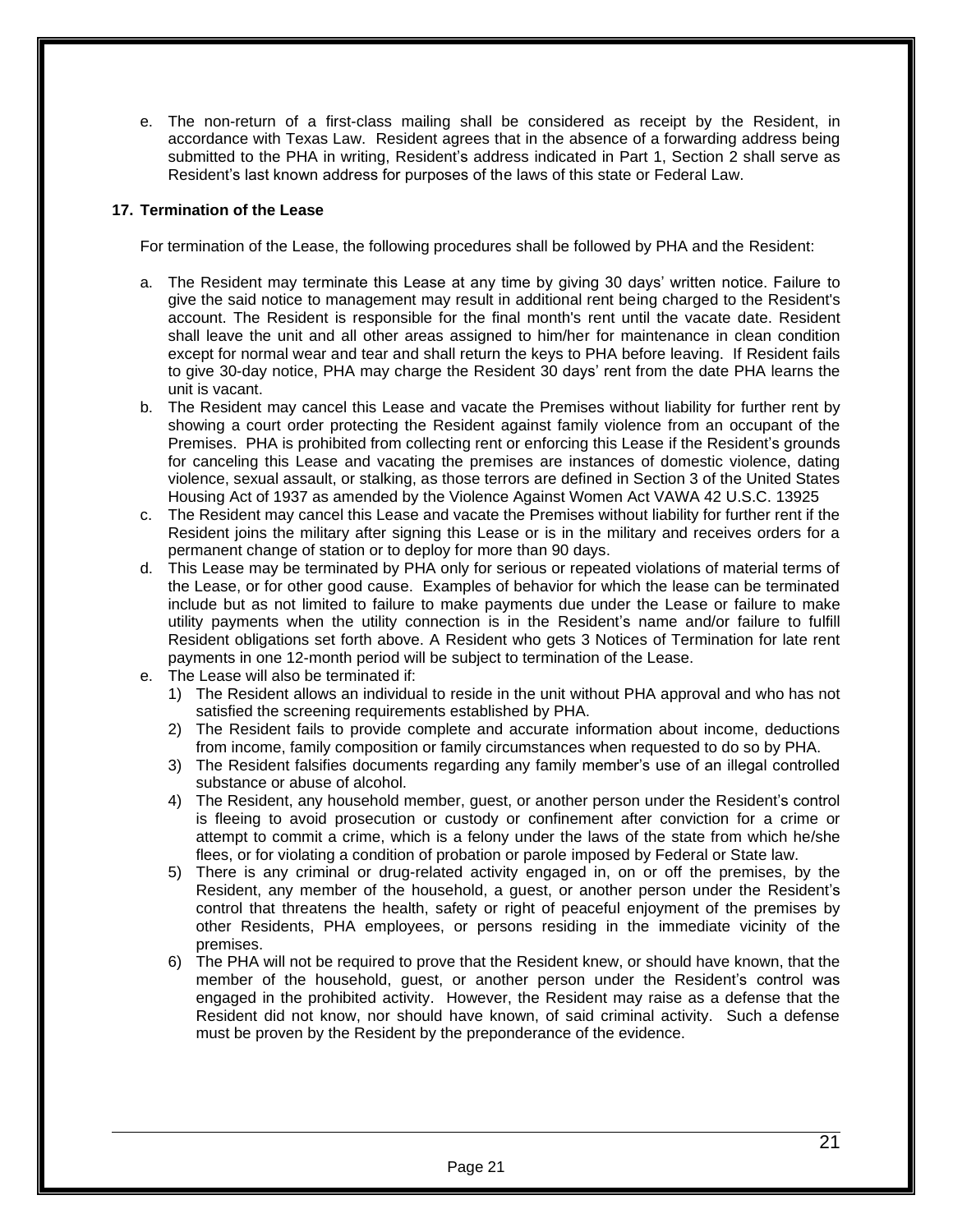- f. In deciding to evict for criminal activity, PHA shall consider all of the circumstances of the case, including the seriousness of the offense, the extent of participation by family members and the effects that the eviction would have on family members not involved in the proscribed activity. In appropriate cases, PHA may permit continued occupancy by remaining family members and may impose a condition that family members who engaged in the proscribed activity will neither reside in nor visit the dwelling unit. PHA may require a family member who has engaged in the illegal use of drugs to present evidence of successful completion of a treatment program as a condition to being allowed to reside or visit in the dwelling unit.
- g. The PHA will not evict Resident for criminal activity when the Resident is verified to be the victim of domestic violence, dating violence or stalking unless the criminal activity in which Resident is participating is unrelated to the domestic violence, dating violence or stalking. If the abuser is verified to be a family member, the Resident may remove the abuser from the lease and remain in the unit. Nothing in this lease can be construed to limit the authority of PHA to terminate the tenancy of any Resident when that Resident's presence can be demonstrated to be an actual and imminent threat to other Residents, staff or those providing service to the property.
- h. This Lease may be terminated or will not be renewed by PHA if non-exempt adult members of the Resident Family are not in Compliance with the Community Service requirements described in Section 21.
- i. PHA shall give written notice of lease termination in English or Spanish or other language as needed or, in the case of a Resident with a disability, in an accessible format, of:
	- 1) Fourteen (14) days in the case of failure to pay rent and/or other charges or the chronic late payment of rents and other charges;
	- 2) Three (3) days when the health or safety of other Residents, PHA employees, or persons residing in the vicinity of the premises is threatened, Residents utilities are disconnected; or if any member of the household has engaged in any drug-related criminal activity or violent criminal activity; or if any member of the household has been arrested or convicted of a felony.
	- 3) Thirty (30) days in any other case.
- j. The Notice of Lease termination shall state specific reasons for the termination, shall inform Resident of his/her right to make such reply as he/she may wish, and of Resident's right to examine PHA documents directly relevant to the termination. In addition, when the PHA is required to offer the Resident an opportunity for a grievance hearing, the notice shall inform the Resident of the right to request such a hearing in accordance with the PHA Grievance Procedure. Notice to Vacate may be combined with a run concurrently with the Notice of Lease Termination.
- k. The Resident or PHA may give notice of termination on any day of the month.
- l. PHA may evict the Resident from the dwelling unit only by bringing a court action.
- m. If PHA files an eviction action against a Resident, the Resident will be liable for costs awarded by the Court, including Attorney's fees, unless the Resident prevails in the action.
- n. This lease shall terminate upon abandonment of the premises by Resident.

#### **18. Grievance Procedure and Requirements**

- a. All grievances, disputes or appeals arising under this Lease shall be resolved pursuant to the PHA's Grievance Procedure, and any amendments thereto that are in effect at the time such grievances arise, incorporated herein by reference.
- b. The PHA shall appoint a hearing officer who shall be an impartial, disinterested person. The impartial person will not be:
	- 1) The person who made the decision about which the resident is complaining
	- 2) A subordinate of the person who made or approved the decision about which the resident is complaining
	- 3) A relative or close friend of the complainant
- c. In the case of a proposed adverse action including a proposed Lease termination, PHA shall not take the proposed action until the time for the Resident to request a grievance hearing has expired or, where applicable, the grievance process has been completed.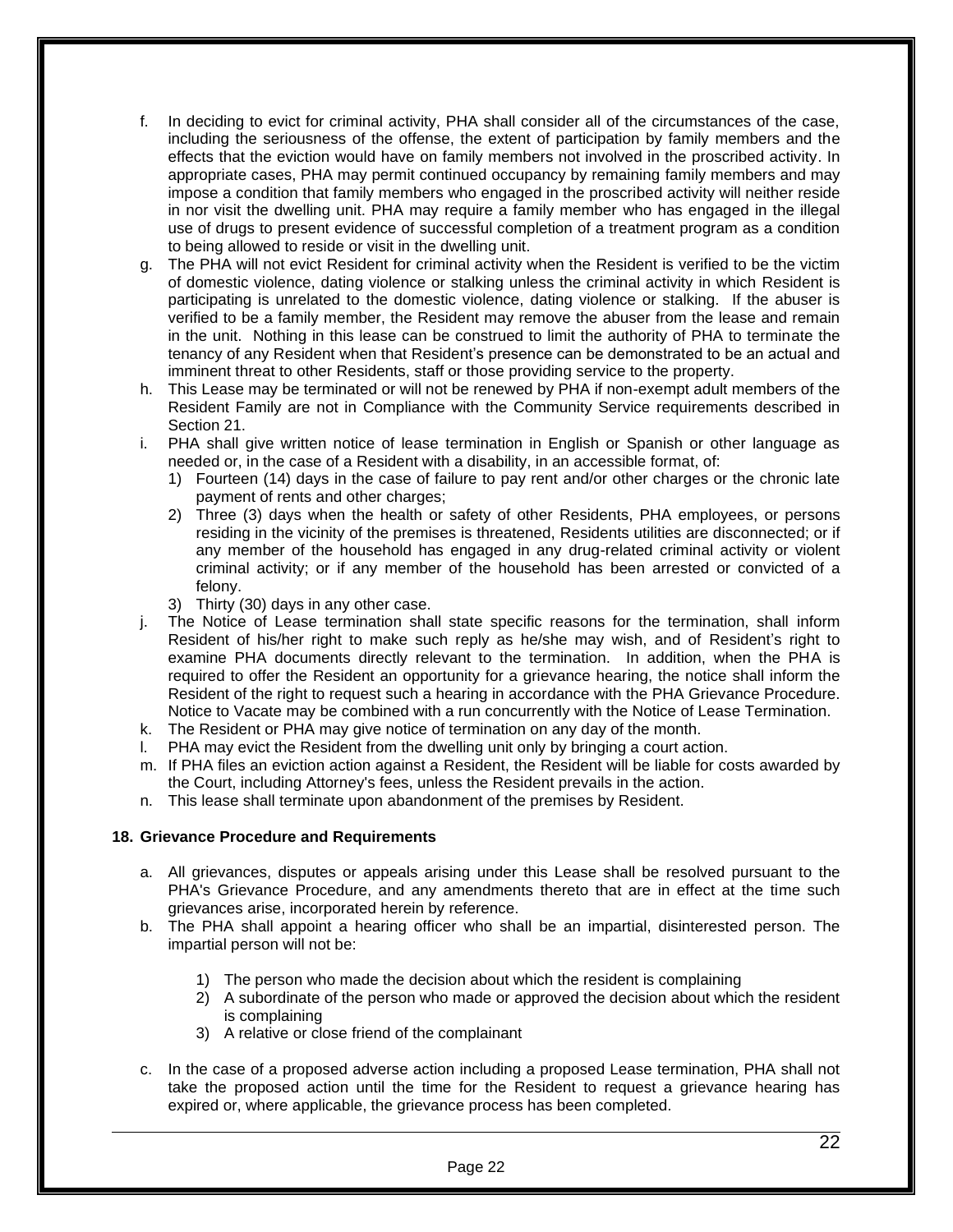## **19. Notice to Post Office**

When PHA evicts a Resident for engaging in any criminal activity, PHA shall notify the local Post Office serving the dwelling unit so that the Post Office will stop delivering mail for such person at the unit and the person will not return to the property to pick up mail.

#### **20. Abandonment**

- a. The Resident shall be deemed to have abandoned the dwelling unit when the Resident has moved out or if the Resident and all household members are absent from the premises for seven (7) consecutive days during the Lease term or any renewal or extension period while rent is delinquent .
- b. The premises may be deemed by PHA as abandoned if inspection shows that all or most of the Resident's property has been removed.
- c. When PHA questions whether the unit has been abandoned, PHA will secure the apartment against vandalism and post a notice of planned entry on the door. If, after forty-eight (48) hours, there is no response to the notice and inspection shows that all or most of the Resident's property has been removed or rent is not paid, PHA will conclude the unit has been abandoned.
- d. Any possessions left in Resident's abandoned dwelling unit will be removed and stored by PHA, at the expense of the Resident. There shall be no sale or disposition of any of the foregoing property except pursuant to this Lease as follows:

1) Any sale of Resident's property under this Lease shall take place only after a thirty (30) day written notice of time and place of sale is sent certified mail and return receipt requested to Resident at Resident's last known address

2) Sale will be public and subject to any recorded chattel mortgage or financing statement.

3) Sale shall be to the highest cash bidder; proceeds shall first be credited to cost of sale and then to indebtedness; and surplus shall be mailed to the Resident at his/her forwarding or last known address.

- e. Resident may claim possessions at any time prior to the sale.
- f. Nothing in this Section shall limit PHA's right to immediately dispose of trash or other property appearing to have no value.

#### **21. Community Service / Self-Sufficiency**

- a. PHA's Community Service/Self Sufficiency Policy mandates that each adult household member not eligible for an exemption shall contribute 8 hours per month of some combination of community service within their community, or Economic Self-Sufficiency activity, both as defined in the Community Service/Self Sufficiency Policy.
- b. If the Resident does not comply with Community Service/Self Sufficiency Policy, PHA will either terminate the lease or not renew or extend the Resident's Lease upon expiration of the Lease term and shall take such action as is necessary to terminate the tenancy of the household.
- c. Based on consideration of the Resident's efforts to comply with this Section, the PHA reserves the right to enter into a written agreement with the Resident before the expiration of the Lease term to cure any non-compliance with neighborhood service or economic self-sufficiency programs.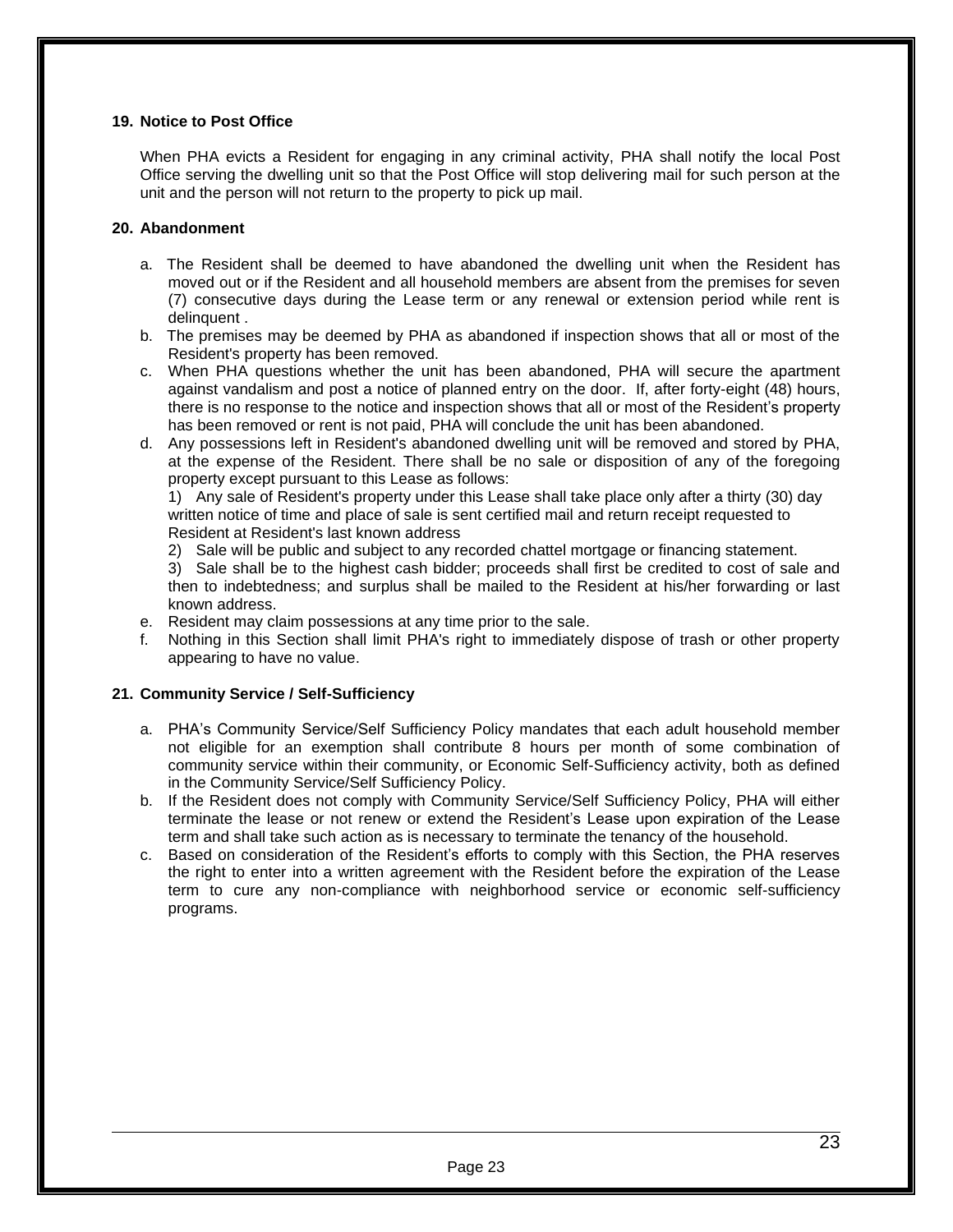## **22. Smoke Detectors**

PHA will furnish smoke detectors as required by law and will test them and provide working batteries when Resident first moves into dwelling unit. After that, Resident must pay for and replace batteries as needed, unless the law provides otherwise. PHA may replace dead or missing batteries at Resident's expense without prior notice to Resident. Resident must immediately report smoke detector malfunctions to PHA. Neither Resident nor Resident's household members or guests may disconnect smoke detectors**. If Resident, Resident's household members or guests damage or disconnect the smoke detector(s) or remove a battery without replacing it with a working battery, Resident may be liable to PHA under Section 92.2611 of the Property Code for**  \$100 plus one month's rent, actual damages and attorney's fees. Resident will be liable to PHA and others for loss or damage from fire, smoke, or water if that condition arises from Resident, household member or guest disconnecting or damaging the smoke detector(s), or failing to replace a battery or report malfunctions to PHA. Smoke Detector Safety and Certification is included herein by reference.

#### **23. Designation of Beneficiary**

Resident shall complete PHA Indemnity Agreement and be offered a chance to update the Supplement to Application, both of which are posted in PHA Office and incorporated herein by reference.

#### **24. Accommodation of Persons With Disabilities**

- a. A handicapped person shall be provided reasonable accommodation to the extent necessary to provide the handicapped person with an opportunity to use and occupy the dwelling unit equal to a non-handicapped person.
- b. PHA shall provide a notice to each Resident that Resident may, at any time during the tenancy, request reasonable accommodation of a handicap of a household member, including reasonable accommodation so that the Resident can meet lease requirements or other requirements of tenancy.
- c. If during the term of the lease, Resident, by reason of physical or mental impairment, is unable to comply with the material provisions of this lease and Resident cannot make arrangements for someone to aid him/her in complying with the lease, and the PHA has complied with all applicable statutes, laws and regulations that would enable Resident to comply with the lease, then PHA will assist the Resident, or a designated member of the Resident's family, to find more suitable housing and move Resident from the dwelling unit. If there are no family members who can or will take responsibility for moving Resident, the PHA will work with appropriate agencies to secure suitable housing and will terminate this lease in accordance with Section 17 of the lease.

#### **25. Bifurcation of Lease**

This lease may be bifurcated by PHA as to, on the one hand, a Resident, Resident or lawful occupant who engages in violence as that term is defined in this lease and, on the other hand, Residents, Residents, or lawful occupants who are victims of such violence or do not encourage or allow such violence ("non-offenders"). Upon bifurcation, the violent Resident, Resident or occupant may be evicted, removed or have his or her assistance and/or leasehold rights terminated separately and apart from non-offenders. Non-offender Residents, Residents, and lawful occupants may continue under the lease and request rent adjustment.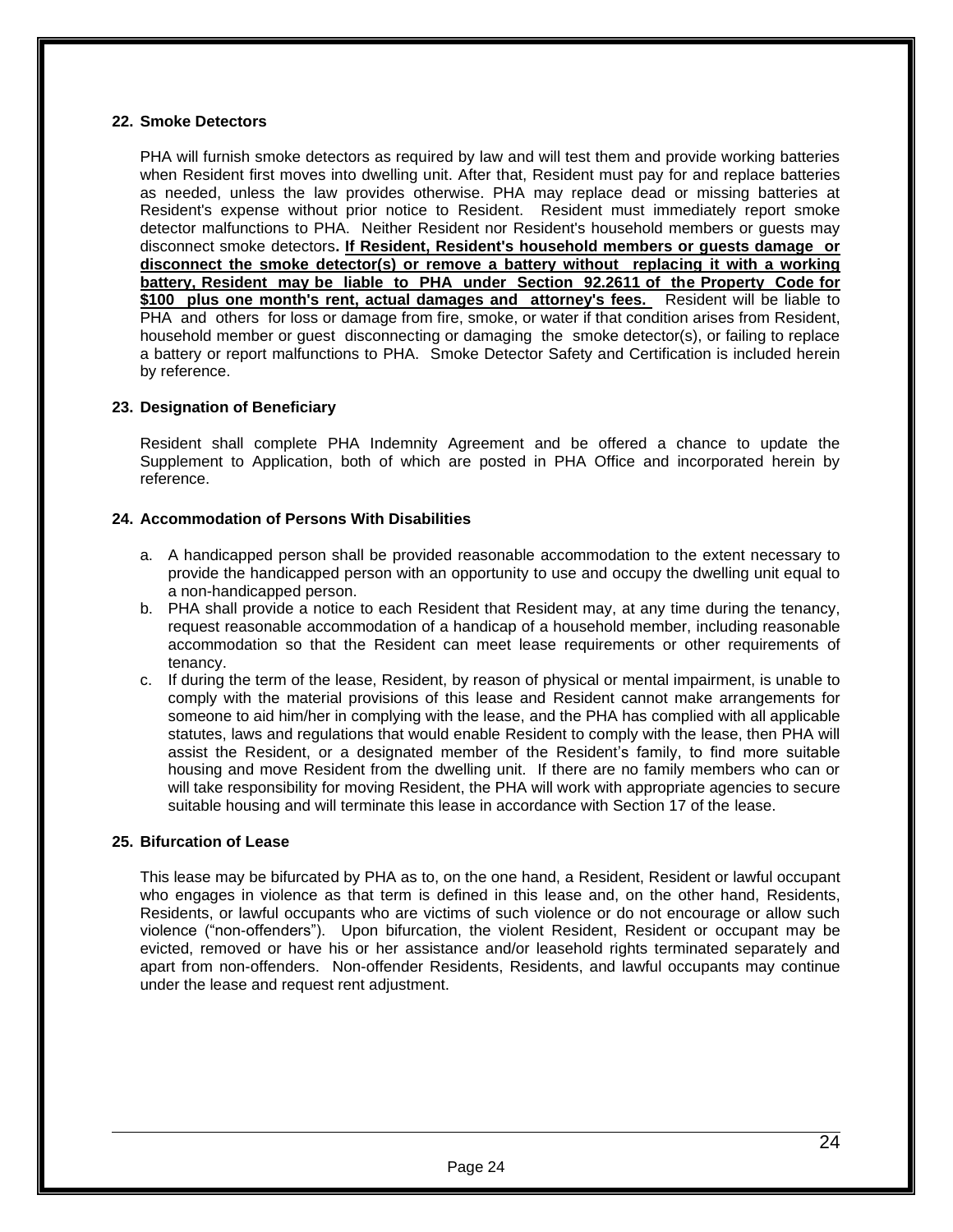#### **26. Pre-Suit Mediation**

Resident agrees that should Resident have any dispute with this Lease, with PHA or any matter in any way related to Resident's tenancy of the premises, which dispute is not resolved through the Grievance Procedure per Section 18 of this Lease, it is a precondition to Resident filing any action concerning any such dispute that Resident submits the dispute to non-binding mediation, except in the case where immediate injunctive relief is sought. Upon Resident giving notice of a request for mediation, PHA will make itself available for mediation within thirty (30) days of that notice.

#### **27. Non-Waiver of Rights**

The delay or failure by the PHA or Resident to exercise any right or remedy as provided in this Lease agreement, and no partial or single exercise of any such right, shall constitute a waiver (post or prospective) of that or any other right, unless otherwise expressly provided herein.

#### **28. Non-Liability**

Resident acknowledges that any security measures provided by the PHA will not be treated by Resident as a guarantee against crime or a reduction in the risk of crime. The PHA will not be liable to any Resident, family/household member, or guest for injury, damage or loss to person or property caused by acts, omissions, or criminal conduct of other persons, including theft, burglary, assault, vandalism or other crimes. The PHA will not be liable to Resident, any family/household member or guest for personal injury or damage or loss to personal property from fire, flood, water leaks, explosions, or natural causes including rain, hail, ice, snow, smoke, lightning, wind and interruption of utilities or other occurrences. Residents are strongly urged to secure renter's insurance to protect against the losses mentioned above Resident agrees that existing locks and latches are safe and acceptable, subject to PHA's duty to make needed repairs of same upon written request by Resident. PHA shall have no duty to furnish additional smoke detectors, security guards, or additional locks and latches, except as required by law.

#### **29. Disclosure Rights**

If information regarding Resident or Resident's family/household members is requested by a third party for purposes of law enforcement, government or business, Resident authorizes PHA to provide such information to other persons, agencies or companies.

#### **30. Lease Modifications and Riders**

Any modification of this Lease must be by a written rider to the Lease executed by PHA and the Resident, the only exception being for modifications of rent pursuant to Section 6 of this lease.

#### **31. Severability**

If any provision of this Lease is declared illegal or void in judicial proceedings, the remaining provisions herein shall remain in full force and effect.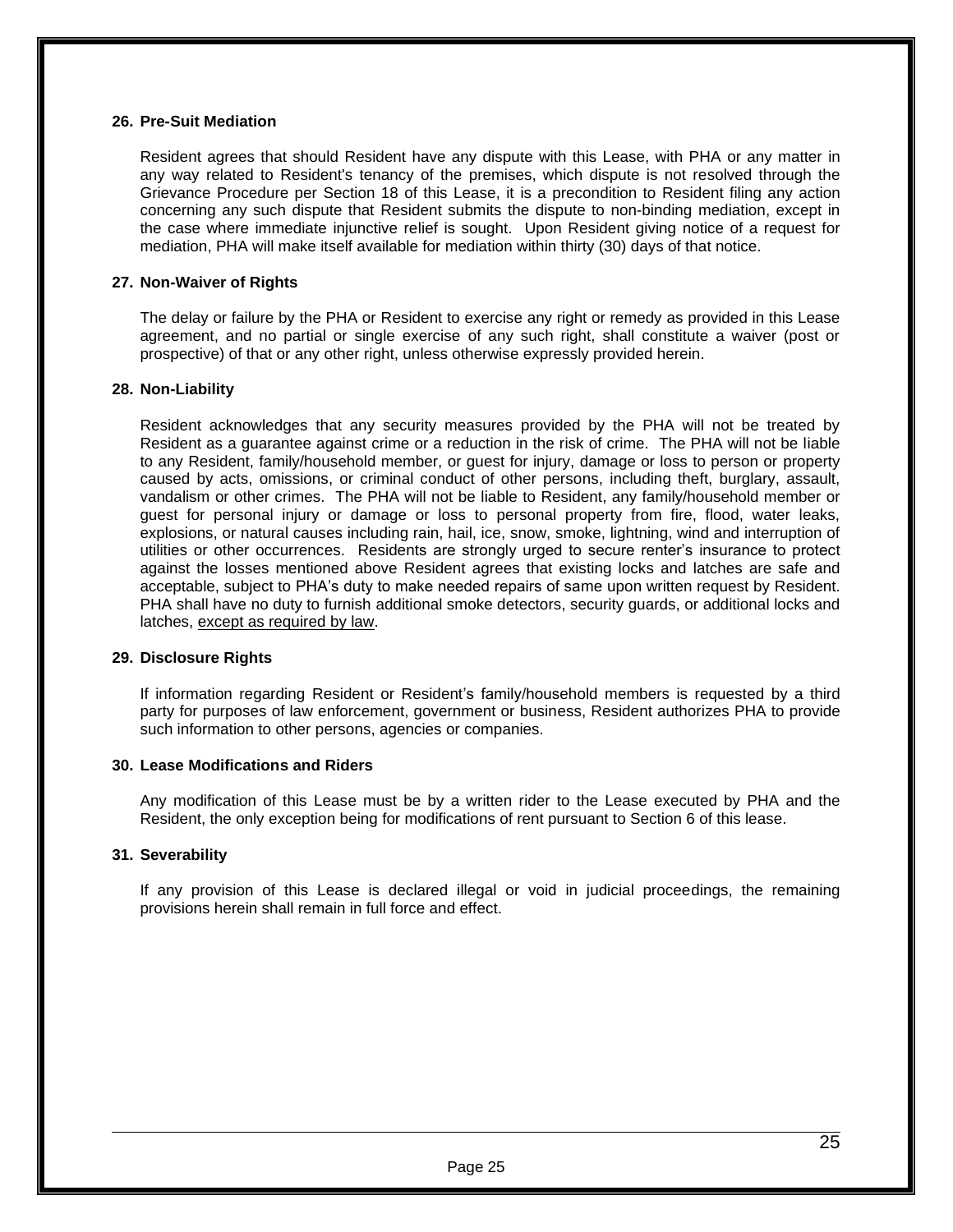## **32. Special Provisions related to occupancy of scattered site single family homes.**

- a. Resident is responsible for the complete care of front, back and side yards, including mowing, watering, weeding and trimming the grounds and shrubbery.
- b. Residents who desire to install ceiling fans must obtain written approval from PHA prior to installation. Any ceiling fans installed shall become a part of the premises and the property of PHA upon termination of the lease.
- c. The Resident will be charged the actual cost of repairing and/or replacing dishwashers damaged as the result of activity other than normal wear and tear.
- d. The Resident will be charged the actual cost of repairing and/or replacing any fencing damaged as the result of activity other than normal wear and tear.

#### **33. Zero Tolerance Policy**

**The PHA has a zero tolerance policy with respect to violations of lease terms regarding drug and/or criminal activity or violence of any kind. Residents and/or guests who engage in drug or other criminal activity will face swift eviction as outlined in this lease.**

#### **34. Resident/Tenant Certification:**

**Giving True and Complete Information:** I certify that all the information provided on household composition, income, family assets and items for allowances and deductions, is accurate and complete to the best of my knowledge. I have reviewed the application form and certify that the information shown is true and correct.

**Reporting Changes in Income or Household Composition:** I know I am required to report immediately in writing any changes in income and any changes in the household size, when a person moves in or out of the unit. I understand the rules regarding guests/visitors and when I must report anyone who is staying with me. **Reporting on Prior Subsidized Housing Assistance:** I certify that I have disclosed where I received any previous Federal housing assistance and whether or not any money is owed. I certify that for this previous assistance I did not commit any fraud, knowingly misrepresent any information, or vacate the unit in violation of the lease.

**No Duplicate Residence or Assistance:** I certify that the apartment will be my principal residence and that I will not obtain duplicate Federal housing assistance while I am in this current program. I will not live anywhere else without notifying the Housing Authority immediately in writing. I will not sublease my assisted residence.

**Cooperation:** I know I am required to cooperate in supplying all information needed to determine my eligibility, level of benefits, or verify my true circumstances. Cooperation includes attending pre-scheduled meetings and completing and signing needed forms. I understand failure or refusal to do so my result in delays, termination of assistance, or eviction.

**Criminal and Administrative Actions for False Information:** I understand that knowingly supplying false, incomplete or inaccurate information is punishable under Federal and State criminal law. I also understand that knowingly supplying false, incomplete, or inaccurate information is grounds for termination of housing assistance or termination of tenancy.

| Resident                             | Date |
|--------------------------------------|------|
| Co-head of Household (if applicable) | Date |
| Other Adult (if applicable)          | Date |
| PHA Representative                   | Date |
|                                      | 26   |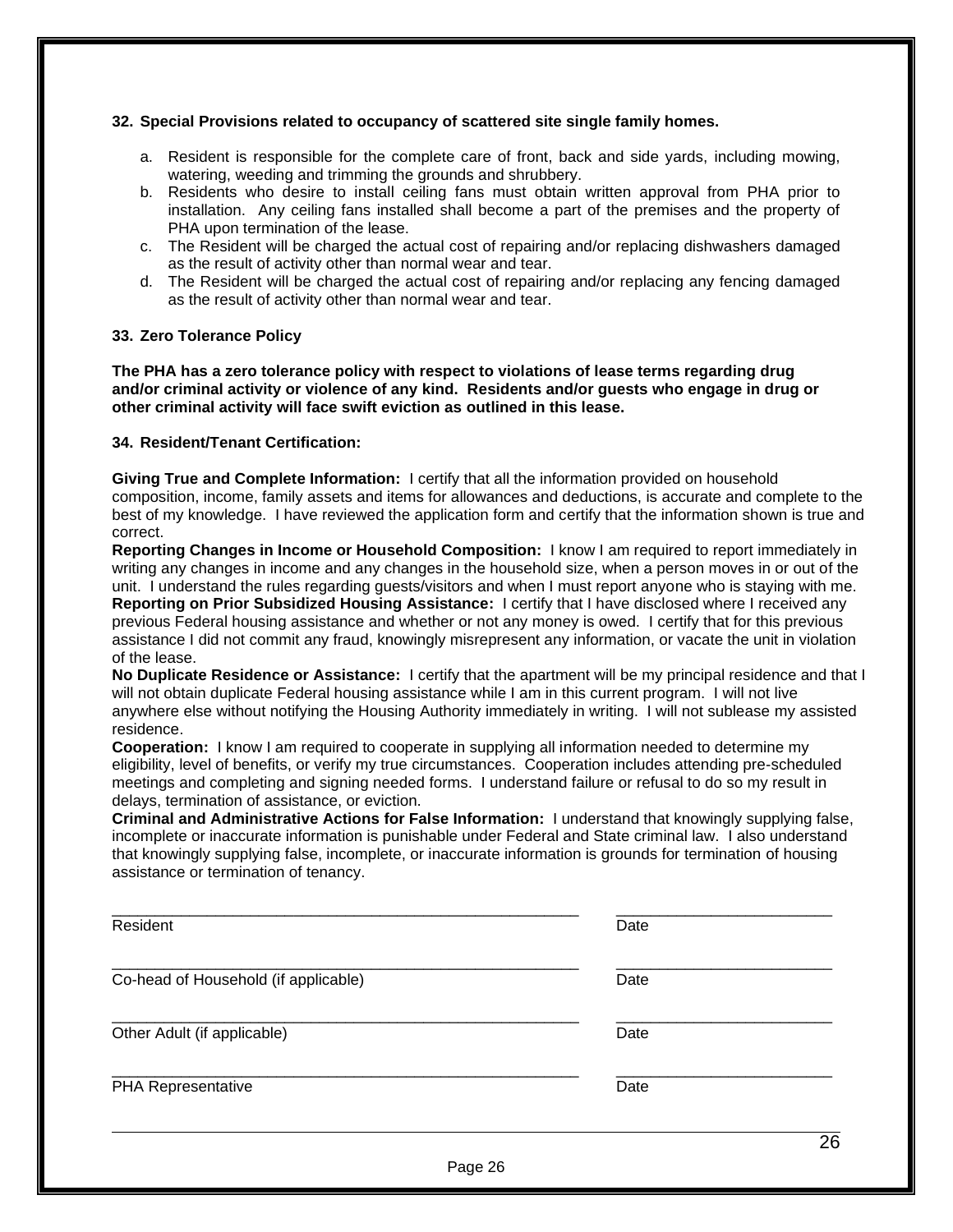## **ATLANTA PROPERTY MANAGEMENT, DBA: NET PROPERTY MANAGEMENT**

## **House Rules**

Resident agrees to observe the following House Rules and acknowledges that failure to do so may result in eviction.

- 1. New Resident Orientation All adult household members are required to attend a New Resident Orientation session within the first 30 days of residency. Failure to attend the Orientation may be grounds for termination of the Lease. The purpose of the Orientation will be to familiarize all new Residents with rules, regulations, policies, and procedures pertinent to successful occupancy in PHA's programs. The Lease, House Rules, Maintenance Policies, Housekeeping, Community Service requirement and Earned Income Disallowance will be among the topics reviewed at Orientation. Existing Residents may be required to attend Orientation, as directed by PHA, as a condition of continued occupancy if lease violations have occurred.
- 2. School Truancy Every year by June 15, the Head-of-Household must produce an original report card for every school-aged child in the household. More than five percent of days missed per year may result in eviction.
- 3. Housekeeping Resident must meet the Atlanta Property Management (PHA) Housekeeping requirements to avoid eviction.
- 4. Loitering Loitering is strictly prohibited. Neither Residents nor their guests are permitted to engage in any activities that limit, restrict, impair, obstruct or impede access to stairs, hallways, parking lots and public walkways.
- 5. Curfew Resident must comply with City's and the PHA's curfew laws.
- 6. Judgments In the event the PHA Management Staff obtains a judgment against the Head-of Household for non-payment of rent, the PHA Management Staff will immediately pursue possession of the premises.
- 7. Violence Resident, or any member of the Resident's household, or a guest or other person under the Resident's control shall not engage in acts of violence or threats of violence, including, but not limited to, the unlawful discharge of firearms on or near the development premises.
- 8. Cold Weather To avoid cold weather problems, the Resident should never set heat below 55 during winter months. When an apartment is allowed to get too cold, water supply lines can freeze and break, which could result in damage to the Resident's apartment or the Resident's neighbor's apartment. When the temperature is expected to fall below freezing, all Residents may be required to open cabinets where water pipes are located, open the lid to all toilets and drip all water faucets to avoid pipe freezing. Resident may be liable for damages resulting from frozen pipes.
- 9. Resident Charges It is the responsibility of all Residents to report any damages or necessary repairs to PHA Management Office; failure to do so may result in eviction.

Some examples of charges Residents could possibly incur due to negligence or damage to PHA property include:

- a) Any repair made to an apartment due to negligence on the part of a Resident, such as a broken window, broken door or graffiti; or
- b) Tub, sink, or toilet overflows due to abuse or negligence on the part of the Resident causing water damage to his/her apartment or to any other apartment. Charges for parts and labor will be billed to the Resident.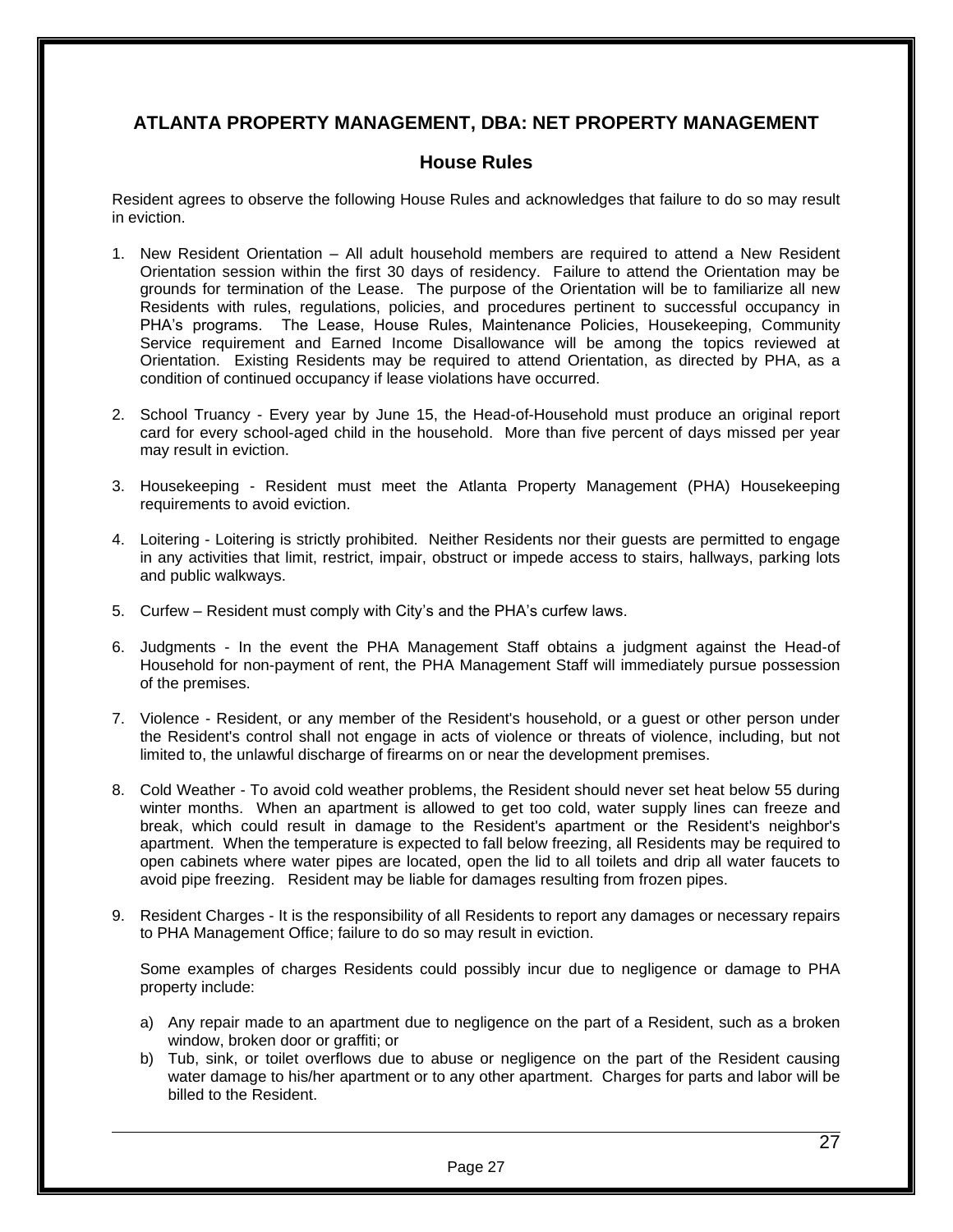- 10. Emergency Maintenance If an emergency arises after hours the Resident must call the Emergency Number provided by the PHA. The call
	- a) Will be answered and maintenance personnel will be dispatched
	- b) Within a reasonable time depending on the nature of the emergency.

Note that when the emergency condition was caused by Resident damage or negligence, Resident will be charged for the emergency maintenance provided, including overtime rates if applicable.

- 11. Listed below are examples of items that are considered to be emergencies.
	- a) Fire damage;
	- b) Apartment doors that will not lock or unlock;
	- c) Flooding,
	- d) Electrical problems;
	- e) Sewer back-up;
	- f) Broken windows;
	- g) Resident lockout;
	- h) Gas leaks;
	- i) No heat when the inside temperature is less than 20 degrees higher than the outside temperature;
	- j) No air conditioning or air conditioning that is not capable of maintaining a maximum inside temperature that is 20 degrees lower than the outside temperature or 85 degrees Fahrenheit or whichever is warmer/cooler;
	- k) Damage due to unlawful intrusion.
- 12. Plumbing Residents are responsible for the repair costs of plumbing stoppage caused by disposal of any thing other than normal sewage, which is human waste. The system is not designed to handle anything other than normal sewage.
- 13. Air Conditioning The Resident must not block the return air grill where the filter is located. Maintenance personnel are required to replace filters on a regular basis. The grill where the filter is located must be accessible at all times.
- 14. Smoke Detectors The Resident must not disable the smoke detector by removing the batteries or dismantling or damaging the smoke detector. The smoke detector must be operational at all times. The Resident will be charged a fee for replacing removed batteries or for smoke detectors that have been tampered with.
- 15. Key and Locks The Resident will be issued two apartment keys and a letter to request a mailbox key, at the time of occupancy. Alterations/replacement of locks or installation of deadbolt locks, knockers, or other attachments on interior or exterior doors is prohibited. The Resident shall not install any locks themselves. Keys are not loaned to Residents. If the Resident loses his/her key, a duplicate key will be provided for a fee. If any Resident is locked out, Management will allow access only to the Head-of-Household or his/her spouse, as identified on the lease for a fee. All such persons will be required to provide picture identification to verify that the person seeking access is a member of the household.
- 16. Alteration/Decorating The Resident shall not make modifications to apartment walls, shelves, or closets without prior approval of the Manager. Windows with curtains or window treatments must show white backing to the outside. The following items are not allowed on windows: aluminum foil, sheets, blankets, or window tinting.
- 17. Maintenance Inspections Regularly scheduled Preventive Maintenance inspections are conducted on a quarterly basis. The Resident will be notified of the approximate scheduled date, a minimum of 48 hours in advance. Maintenance personnel must have access to the Resident's unit to conduct the scheduled maintenance inspections.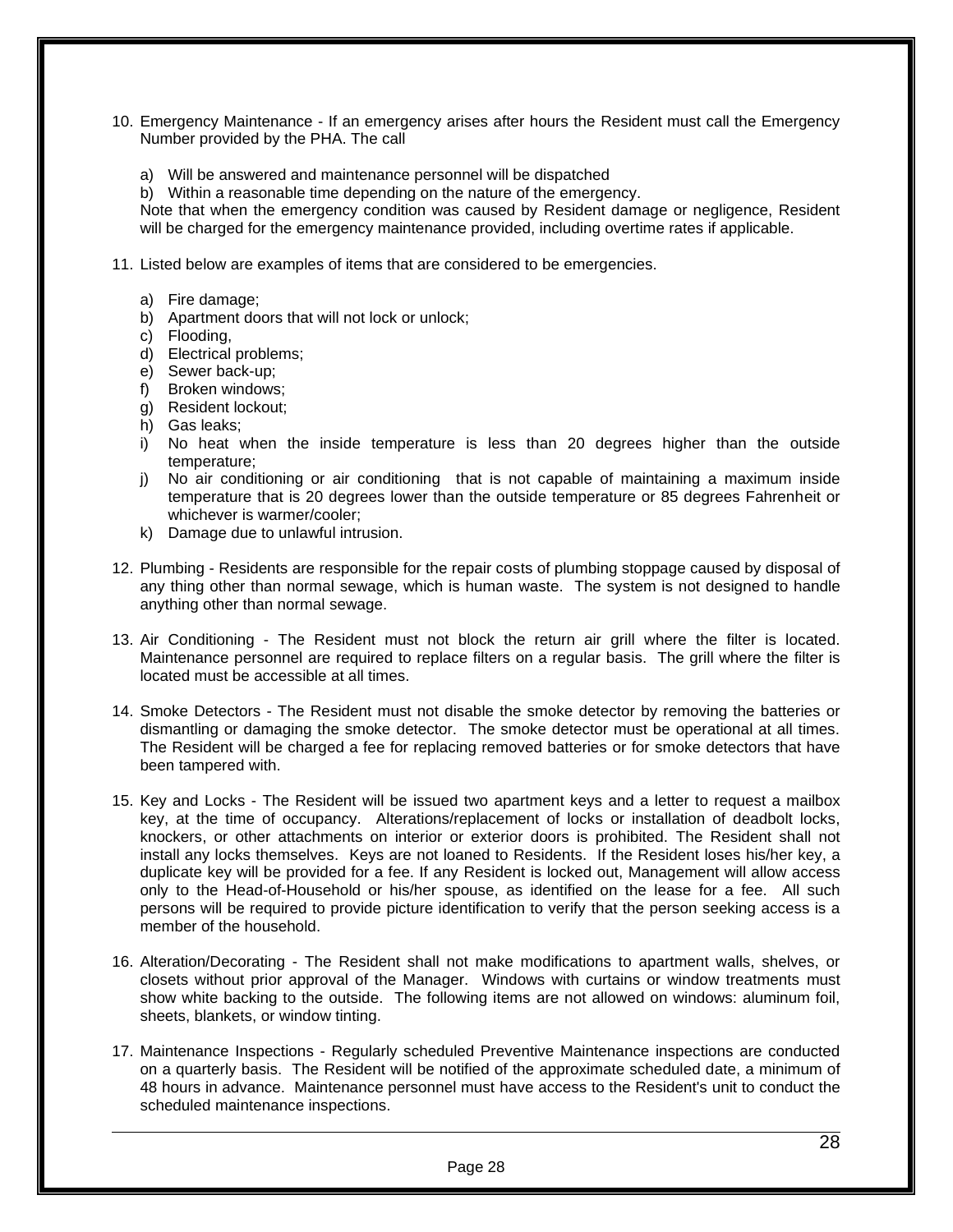- 18. Telephone Wiring Residents may use only the telephone outlets already installed in the apartment. Any additional wiring must be approved by PHA prior to installation and all costs associated with additional wiring are the responsibility of the Resident.
- 19. Insurance PHA Management strongly recommends that the Resident obtain renter's insurance. The Resident is responsible for damages or loss of personal property from such events as theft, vandalism, fire and water damage.
- 20. Common Areas The definition of a common area is an area located outside of the Resident's apartment, including but not limited to parking lots, stairwells, breezeways and courtyard areas. These areas must be kept clear at all times of trash and other obstructions.
	- a) All items left unattended in the common areas may be removed and disposed of by Atlanta Property Management or designated personnel without notification to Resident.
	- b) Common areas are for the use and enjoyment of all Residents. Any Resident, occupant and/or guest conducting themselves in any unreasonable and/or offensive manner shall be subject to being removed from the common areas.
	- c) Residents will be liable if they or their guest(s) cause any damage to any part of the community.
	- d) Moving vans, trucks, or vehicles of any kind are not permitted on the lawn or sidewalk at anytime.
	- e) The consumption of alcoholic beverages in common areas of the property is strictly prohibited.
	- f) Open containers of alcoholic beverages are strictly prohibited in all common areas.
	- g) Loud noise levels from automobile stereos and/or jam boxes will not be tolerated.
	- h) All activities in the common areas by any person 12 years of age or under, must be supervised by a parent or legal guardian at all times.
- 21. Entrances and Hallway In compliance with the fire code, all sidewalks, entrances, passages and stairways are to be kept free from obstruction at all times. Any items left unattended may be removed and disposed of by PHA Management or designated personnel without notice.
- 22. Porches:
	- a) Keep your door and windows closed and locked during your absence to protect against damage from rain.
	- b) Keep porches free of old furniture, clothing, and trash.
	- c) Clotheslines are not permitted unless installed by PHA.
	- d) Do not leave trash at your door.
	- e) No radio or television aerials or wires shall be erected on any part of the premises without prior written permission from PHA.
	- f) Only outdoor furniture in good condition is permitted on porches.
	- g) Bird feeders are not allowed on porches.
	- h) Flower beds are not allowed without the written approval of the PHA.
	- i) The use of barbecue grills on the front porches is strictly prohibited.
- 23. Trash The Resident is to keep the premises clean by not throwing trash on the property. Trash receptacles are provided and should be stored behind the apartments until the night before the collection day (Except for Sunset Terrace). All trash must be wrapped or put in bags and placed in the designated trash receptacle. It is recommended that all garbage be discarded on a daily basis to help eliminate any insect problems.
- 24. Parking and Vehicles
	- a) If you are assigned a Parking spot, please only park in it.
	- b) The Resident is required to obtain parking stickers from the management office yearly.
	- c) Vehicles must be headed into the curb and parked within marked lines.
	- d) Cars without current inspection stickers and/or license plates are subject to towing at owners' expense.